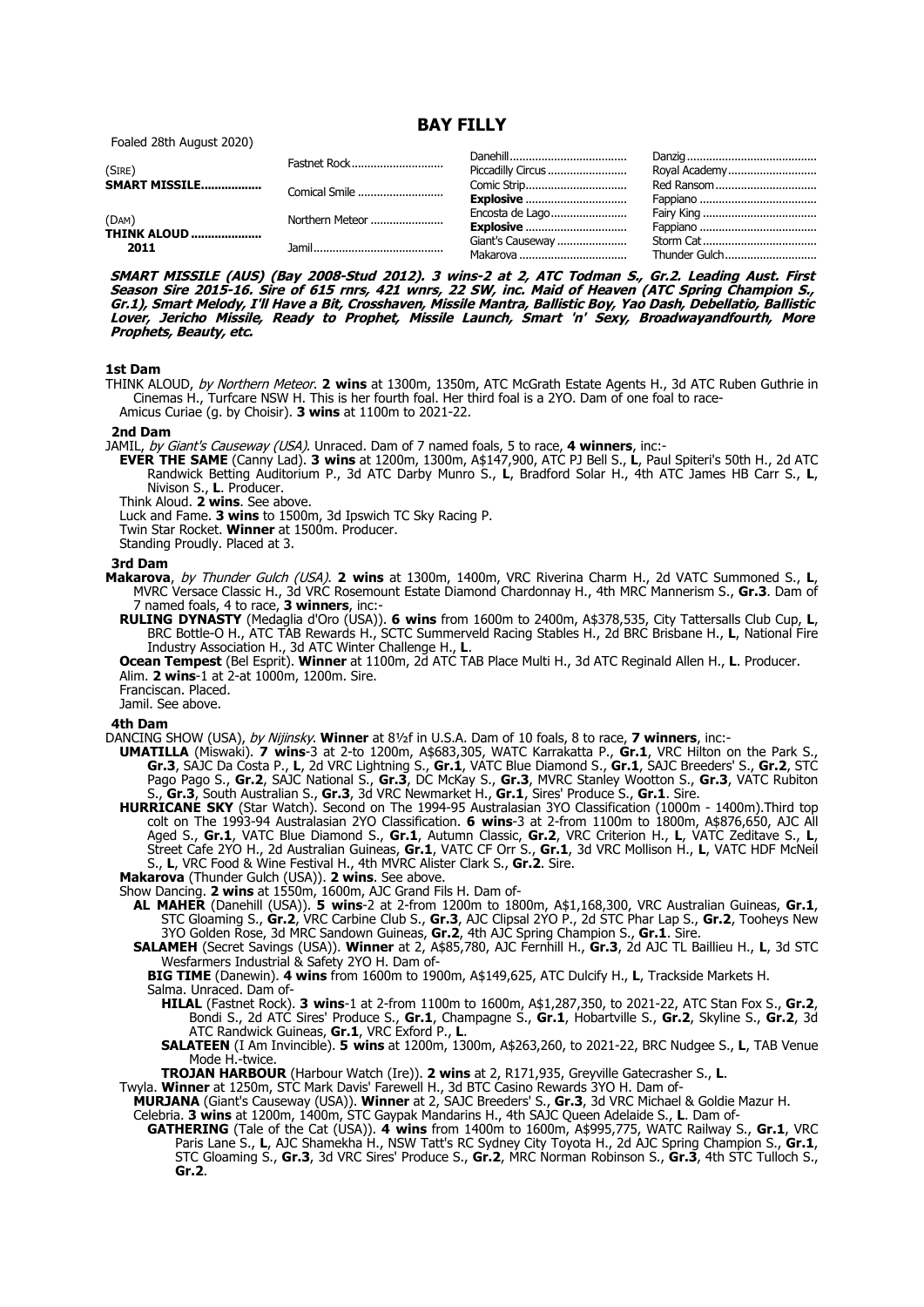**FLORENTINA** (Redoute's Choice). **2 wins**-1 at 2-at 1200m, 1300m, A\$239,200, Gold Coast Guineas, **Gr.3**, 2d NSW Tatt's RC Furious S., **Gr.2**, ATC Silver Shadow S., **Gr.3**, 3d ATC Tea Rose S., **Gr.2**. Dam of-

**IN ITALIAN** (Dubawi (Ire)). **3 wins** at 1m, 8½f, US\$157,220, to 2022, Gulfstream Park Honey Fox S., **Gr.3**. **CALIFORNIA TURBO** (Fastnet Rock). **4 wins** to 1400m, A\$167,055, HK\$1,683,450 in Aust. and HK, ATC South Pacific Classic, **L**, 3d BRC Rough Habit P., **Gr.3**.

Movin' Out. **Winner** at 1400m, AJC Ausure Insurance Newcastle H., 3d MRC TAB Mobi Cup. Dam of-

Transfers. **4 wins** to 1400m, A\$156,500, ATC Eastern Heart Clinic H. Dam of-

**PROMOTIONS** (Exceed and Excel). **3 wins** at 1200m, 1400m, A\$267,415, to 2021-22, Canberra Guineas, **L**, ATC Keeneland H.

River Song. Unraced. Dam of-

**NIAGARA** (Encosta de Lago). **2 wins** at 1500m, 1550m, A\$238,580, ATC Ajax S., **Gr.2**, Teachers Eyecare H., 2d MRC Sandown Guineas, **Gr.2**, ATC Eskimo Prince H., **L**, Tyreel Stud 2YO H., 3d MRC Norman Robinson S., **Gr.3**. Sire.

Mithila. Unraced. Dam of-

**MADAM LEGEND** (I Am Invincible). **7 wins** to 1400m, A\$444,550, to 2021-22, Newcastle JC Tibbie S., **Gr.3**, ATC Warren Woodcock H., Ranvet H.-twice, 4th ATC Nivison S., **Gr.3**.

Shantha's Choice. **Winner** at 2, 2d VATC Kilshery H. Dam of-

- **REDOUTE'S CHOICE** (Danehill (USA)). Champion 3YO Miler in Australia in 1999-2000. Joint Champion 3YO in Aust/NZ in 1999-2000. **5 wins**-2 at 2-from 1100m to 1600m, A\$1,567,850, VATC Blue Diamond S., **Gr.1**, Caulfield Guineas, **Gr.1**, CF Orr S., **Gr.1**, MVRC Manikato S., **Gr.1**, VATC Veuve Clicquot S., **L**, 2d MVRC Australia S., **Gr.1**, 3d VATC Futurity S., **Gr.1**, Vic Health Cup, **Gr.1**, 4th VRC Ascot Vale S., **Gr.2**. Champion sire.
- **PLATINUM SCISSORS** (Danehill (USA)). **5 wins** from 1400m to 2000m, A\$982,800, AJC Spring Champion S., **Gr.1**, MRC Norman Robinson S., **Gr.2**, GCTC AD Hollindale S., **Gr.2**, Newcastle JC Newmarket H., **L**, AJC Eastlakes H., 2d BTC Doomben Cup, **Gr.1**, NSW Tatt's RC Chelmsford S., **Gr.2**-twice, STC Tulloch S., **Gr.2**, Hill S., **Gr.2**, Gloaming S., **Gr.2**, BTC Labour Day Cup, **Gr.3**, 4th AJC George Main S., **Gr.1**. Sire.
- **MANHATTAN RAIN** (Encosta de Lago). Joint second on 2008-09 Australasian 2YO Classification. **2 wins** at 2, A\$1,311,200, AJC Sires Produce S., **Gr.1**, Skyline S., **Gr.3**, 2d MVRC WS Cox P., **Gr.1**, AJC Canonbury S., **L**, STC Theslipper.com.au 2YO H., 3d STC Golden Slipper S., **Gr.1**, AJC Champagne S., **Gr.1**, MRC Caulfield Guineas, **Gr.1**, Caulfield Guineas Prelude, **Gr.3**. Sire.

**SLIDING CUBE** (Rock of Gibraltar (Ire)). **3 wins**-2 at 2-to 1200m, A\$179,625, AJC San Domenico S., **Gr.3**, Keith Mackay H., **L**, Picton Bowling Club H., 2d AJC Light Fingers S., **Gr.2**. Dam of-

**RUBICK** (Encosta de Lago). **3 wins**-2 at 2-at 1000m, 1100m, A\$379,500, MRC Schillaci S., **Gr.2**, Blue Diamond Prelude (c&g), **Gr.3**, ATC TAB Iphone App 2YO P., 3d ATC Challenge S., **Gr.2**, 4th MRC Blue Diamond S., **Gr.1**. Sire.

**ECHOES OF HEAVEN** (Encosta de Lago). **3 wins**-1 at 2-from 1400m to 1800m, A\$154,725, SAJC Port Adelaide Guineas, **L**, 2d South Australian Derby, **Gr.1**. Sire.

**Monsoon Wedding** (Danehill (USA)). Placed at 2, 3d STC Magic Night S., **Gr.2**. Dam of-

**PRECIOUS LORRAINE** (Encosta de Lago). **3 wins**-2 at 2-at 1600m, 2400m, A\$247,750, South Australia Fillies Classic, **Gr.3**, VRC Gibson Carmichael S., **L**, SAJC Oaklands P., **L**, 4th MVRC AAMI Vase, **Gr.2**. Dam of-

**MEUSE** (Snitzel). **4 wins**-2 at 2-at 1100m, 1600m, A\$196,100, SAJC Laelia S., **L**, 3d VRC Vanity S., **Gr.3**.

**LUCKY RAQUIE** (Encosta de Lago). **Winner** at 2, A\$205,650, Canberra RC Black Opal S., **L**, 3d ATC Gimcrack S., **L**.

**Quench the Thirst** (Encosta de Lago). **Winner** at 1600m, 2d SAJC Hill Smith S., **L**. Dam of-

**SANGRIA** (I Am Invincible). **4 wins** to 1250m, A\$182,380, VRC Incognitus S., **L**, ATC Sepoy at Darley H.

Princess Narine. **4 wins** at 1200m, 1300m, A\$138,810, MRC Robert Hunter H., The Cove Hotel H. Dam of-

**SUMMER MONSOON** (Stratum). **8 wins**-1 at 2-to 1400m, NZ\$209,628, to 2021-22, CJC Stewards H., **Gr.3**, Cambridge JC Hutton Contracting H., Ashburton Cup, 2d Matamata RC Slipper S., **L**.

The Broken Shore. **Winner** at 1100m, ATC Landmark Hotel P., 3d ATC Styletread.com.au 2YO H. Dam of-

**SHOALS** (Fastnet Rock). Equal Leading Older Female on the 2018 WTR (Sprint). Champion 3YO Filly in Australia in 2017-18. **7 wins**-3 at 2-from 1100m to 1600m, A\$2,535,270, ATC Surround S., **Gr.1**, VRC Myer Classic, **Gr.1**, SAJC Robert Sangster S., **Gr.1**, ATC Percy Sykes S., **Gr.2**, VRC Thoroughbred Breeders S., **Gr.3**, MVRC Atlantic Jewel S., **L**, 2d ATC Canterbury S., **Gr.1**, MRC Thousand Guineas, **Gr.1**, ATC Premiere S., **Gr.2**, MRC Thousand Guineas Prelude, **Gr.2**, 3d MVRC Ian McEwen S., **Gr.2**.

## **GROUNDSWELL** (Fastnet Rock). **6 wins** to 1500m, A\$623,310, to 2021-22, SAJC City of Adelaide H., **L**, 3d MRC Caulfield Guineas, **Gr.1**.

Taste of Heaven. **Winner** at 1300m. Dam of-

**HEAVENLY CURLIN** (Curlin). **3 wins** at 8½f, 1¼m, US\$138,599, Woodbine Maple Leaf S., **Gr.3**, Allowance, 4th Woodbine Trillium S., **Gr.3**.

Unspoken Choice. Unraced. Dam of-

Hot Summer Night. Placed at 3. Dam of-

**SUMMER SHAM** (Not a Single Doubt). **3 wins** to 1400m, A\$192,550, MRC Angus Armanasco S., **Gr.2**, MVRC Independent Turf Services H.

Dane Dancer. **Winner** at 1350m. Producer.

Silk Slipper. Placed at 2 in NZ. Producer.

#### **5th Dam**

SHOW LADY, by Sir Ivor. Unraced. Dam of 13 foals, 11 to race, **8 winners**, inc:-

**GREAT REGENT** (Vice Regent). **4 wins**-2 at 2, US\$133,112, Woodbine Cup & Saucer S., **L**, Allowance H. Sire.

**Diamond Syl** (Raise a Native). **2 wins**, 2d Woodbine Star Shoot S., **L**.

Regent Lad. **5 wins** in Canada.

Dancinintherain. **2 wins** in U.S.A. Dam of-

Blushingintherain. Unraced. Dam of-

**TOHO SHIDEN** (Brian's Time). **4 wins** at 2000m, 2200m, 275,533,000¥, Nikkan Sports Sho Nakayama Kimpai, **L**, 2d Tokyo Mainichi Okan, **Gr.2**.

Dancing Show. **Winner**. See above.

Magi's Gold. **Winner** in U.S.A.

Ladies' Day. **Winner** at 2 in U.S.A. Dam of-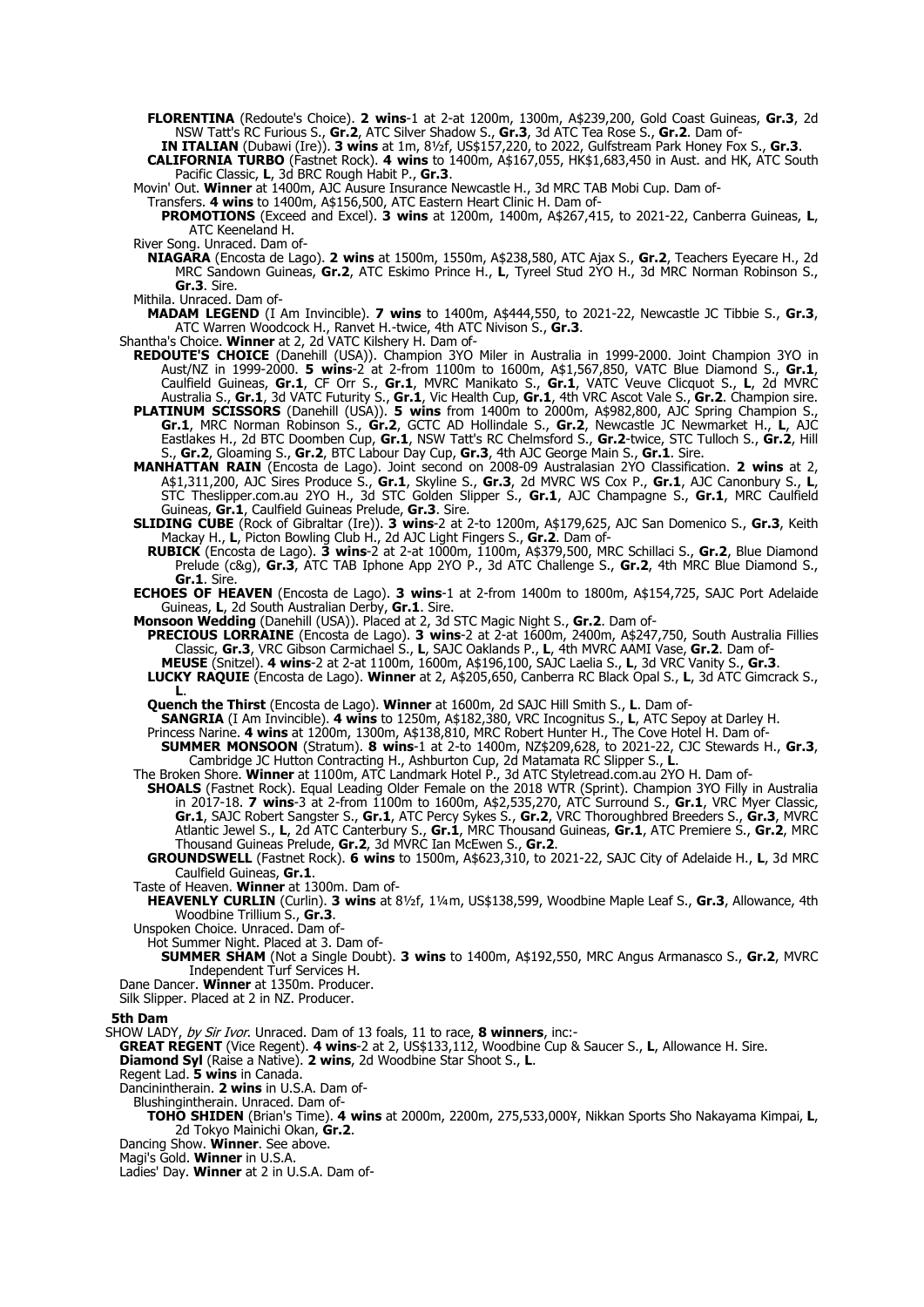**HE'S NO PIE EATER** (Canny Lad). Joint Head of the 2006-07 Australasian 3YO Classification. **5 wins**-3 at 2-from 1100m to 2000m, A\$756,500, AJC Chipping Norton S., **Gr.1**, STC Rosehill Guineas, **Gr.1**, Pink Day This Saturday H., 2d STC Run to the Rose H., **L**, AJC Birthday 2YO H., 3d AJC Spring Champion S., **Gr.1**, Australian Income Protection 2YO H., STC Leichardt Hotel 2YO H., 4th Australian Derby, **Gr.1**, STC Gloaming S., **Gr.3**.

**Ladies Night In** (Peteski). **5 wins** from 1m to 9f, US\$123,750, Belmont Allowance, 3d Monmouth Omnibus S., **L**. Dam of-

Exonerated. **3 wins** from 6f to 8½f, US\$144,747, Saratoga Allowance. Dam of-

**SKYE DIAMONDS** (First Dude). **10 wins**-1 at 2-from 5½f to 1m, US\$690,150, Los Alamitos RC Great Lady M S., **Gr.2**, Del Mar Rancho Bernardo H., **Gr.3**, Santa Anita LA Woman S., **Gr.3**, Dream of Summer S., **L**, 2d Los Alamitos RC Great Lady M S., **Gr.2**, 3d Santa Anita Santa Monica S., **Gr.2**, Las Flores S., **Gr.3**, Del Mar Rancho Bernardo H., **Gr.3**.

Special Licence. **Winner** at 2 in U.S.A. Producer.

Nijinsky's Show. Placed, 2d Maisons-Laffitte Prix Bridaine. Producer.

## **6th Dam**

- **BEST IN SHOW**, by Traffic Judge. **5 wins**, Aqueduct Comely S., Gr.3. U.S.A. Broodmare of the Year, 1982. Dam of 17 named foals, 11 to race, **9 winners**, inc:-
	- **BLUSH WITH PRIDE** (Blushing Groom). **6 wins**-1 at 2-from 1m to 11f, US\$536,807, Santa Anita Santa Susana S., **Gr.1**, Kentucky Oaks, **Gr.1**, Keeneland Ashland S., **Gr.2**, Louisiana Downs Golden Harvest H., **Gr.3**, 2d Keeneland Spinster S., **Gr.1**, Hollywood Park Turkish Trousers S., **L**, Santa Anita Santa Ysabel S., **L**, 3d Belmont Mother Goose S., **Gr.1**. Dam of-
		- **SMOLENSK** (Danzig). **3 wins**-1 at 2-at 1300m, 1600m, £127,805, US\$13,900, Deauville Prix d'Astarte, **Gr.2**, Chantilly Prix de Sandringham, **Gr.3**, 2d Royal Ascot Coronation S., **Gr.1**, Evry Prix Imprudence, **L**, 4th Longchamp Poule d'Essai des Pouliches, **Gr.1**. Dam of-
			- **CAN THE MAN** (Into Mischief). **3 wins**-2 at 2-from 5½f to 8½f, US\$226,000, Santa Anita Affirmed S., **Gr.3**, Speakeasy S., **L**, 3d Del Mar Futurity, **Gr.1**, 4th Santa Anita Frontrunner S., **Gr.1**. Sire.
		- **MARTHA'S MOON** (Malibu Moon). **3 wins** at 2, US\$100,790, Delaware Park Blue Hen S., **L**, Calder Catcharisingstar S., **L**.
		- Sought After. Unraced Sire.

Reve d'Amour. Unraced. Dam of-

**MUNDAYE CALL** (Into Mischief). **4 wins**-1 at 2-to 7f, US\$285,717, to 2021, Ellis Park Audubon Oaks, **L**, 3d Churchill Downs Open Mind S., **L**.

- **BETTER THAN HONOUR** (Deputy Minister). **2 wins** at 2, US\$250,920, Aqueduct Demoiselle S., **Gr.2**, 2d Belmont Acorn S., **Gr.1**, Aqueduct Comely S., **Gr.3**, 3d Belmont Mother Goose S., **Gr.1**. Broodmare of the Year in USA in 2007. Dam of-
	- **RAGS TO RICHES** (A.P. Indy). Champion 3YO Filly in USA in 2007. **5 wins** from 7f to 1½m, US\$1,342,528, Belmont S., **Gr.1**, Churchill Downs Kentucky Oaks, **Gr.1**, Santa Anita Las Virgenes S., **Gr.1**, Santa Anita Oaks, **Gr.1**, 2d Belmont Gazelle S., **Gr.1**.
	- **JAZIL** (Seeking the Gold). **2 wins**-1 at 2-at 8½f, 1½m, US\$890,532, Belmont S., **Gr.1**, 2d Aqueduct Wood Memorial S., **Gr.1**, 4th Churchill Downs Kentucky Derby, **Gr.1**. Sire.
	- **CASINO DRIVE** (Mineshaft). **4 wins** at 1700m, 1800m, US\$151,200, 69,386,000¥, Belmont Peter Pan S., **Gr.2**, Nakayama Alexandrite S., 2d Tokyo February S., **Gr.1**, 3d Tokyo Akhalteke S. Sire.
	- **MAN OF IRON** (Giant's Causeway). Champion 3YO Stayer in Ireland in 2009. **4 wins** from 1m to 1¾m, £6,829, €38,448, US\$270,000, Breeders' Cup Marathon S., **L**, 3d Newmarket Fred Archer S., **L**. Sire.
	- Teeming. **3 wins** at 6f, 8½f, Woodbine Allowance. Dam of-
		- **STREAMING** (Smart Strike). **2 wins** at 2, US\$349,000, Hollywood Starlet S., **Gr.1**, 2d Santa Anita Las Virgenes S., **Gr.1**.
		- **CASCADING** (A.P. Indy). **2 wins** at 2, US\$126,997, Woodbine Glorious Song S., **L**.
		- **TREASURING** (Smart Strike). **2 wins**-1 at 2-at 5½f, 6f, US\$175,797, Woodbine Star Shoot S., **L**, 2d Del Mar Desi Arnaz S., **L**.
		- Achieving. **Winner** at 6½f in Canada. Dam of-
		- **CEZANNE** (Curlin). **4 wins** from 6½f to 1m, US\$347,000, to 2022, Santa Anita San Carlos S., **Gr.2**, Kona Gold S., **Gr.3**, 2d Oaklawn Mile S., **Gr.3**, 3d Santa Anita Palos Verdes S., **Gr.3**, 4th Del Mar Shared Belief S., **L**.

**ARABIAN HOPE** (Distorted Humor). **4 wins** from 1400m to 1600m in GB and Turkey, Istanbul Trophy, **Gr.3**, York Ganton S., **L**, 3d Newmarket Falmouth S., **Gr.1**.

**COUNTERFORCE** (Smart Strike). **5 wins** at 5f, 6f, US\$323,708, Oaklawn Park Bachelor S., **L**, 2d Pimlico Chick Lang S., **L**.

- Tiffany's Honour. Unplaced. Dam of-
- **GREATEST HONOUR** (Tapit). **3 wins**-1 at 2-at 8½f, US\$434,440, to 2021, Gulfstream Park Fountain of Youth S., **Gr.2**, Holy Bull S., **Gr.3**, 3d Gulfstream Park Florida Derby, **Gr.1**, Ghostzapper S., **Gr.3**.
- Magnificent Honour. Unraced. Dam of-

Qatari Elegance. Placed at 3 in France. Dam of-

**USAK** (Al Kazeem). **2 wins** at 1600m, Toulouse Prix FBA Aymeri de Mauleon, **L**.

**TURNBERRY ISLE** (Deputy Minister). **3 wins** at 2, £83,292, US\$13,298, Curragh Beresford S., **Gr.3**, Ascot Fasliyev Shergar Cup Juvenile S., 2d Ascot Royal Lodge S., **Gr.2**. Sire.

- **Maryinsky** (Sadler's Wells). Joint Second Top Filly on The 2001 Irish 2YO Free H. **Winner** at 2, 2d Ascot Fillies Mile, **Gr.1**, 4th Leopardstown Matron S., **Gr.3**. Dam of-
	- **PEEPING FAWN** (Danehill). Champion 3YO Filly in Europe in 2007. **5 wins** from 1m to 1½m, £362,494, €484,180, Irish Oaks, **Gr.1**, Curragh Pretty Polly S., **Gr.1**, Goodwood Nassau S., **Gr.1**, Yorkshire Oaks, **Gr.1**,
		- 2d The Oaks, **Gr.1**, 3d Irish One Thousand Guineas, **Gr.1**, Curragh PG Duffy & Sons Citroen S. Dam of-**SEPTEMBER** (Deep Impact). 2 wins at 2, £167,381, €46,880, US\$90,000, Royal Ascot Chesham S., L, 2d Newmarket Fillies' Mile, **Gr.1**.
		- **WILLOW** (American Pharoah (USA)). **2 wins**-1 at 2-at 1m, 1¼m to 2021, Naas Oaks Trial, **L**, 3d Naas Blue Wind S., **Gr.3**.

Purely Priceless. **2 wins** at 2000m, 2500m, 2d Longchamp Prix de Croissy, Chantilly Prix Dushka. Dam of-

**ALZIRE** (Shamardal (USA)). **5 wins** at 1600m, 1650m, €95,300, Saint-Cloud Prix Coronation, L, Craon Prix du Haras de la Haie Neuve le Brivido, **L**.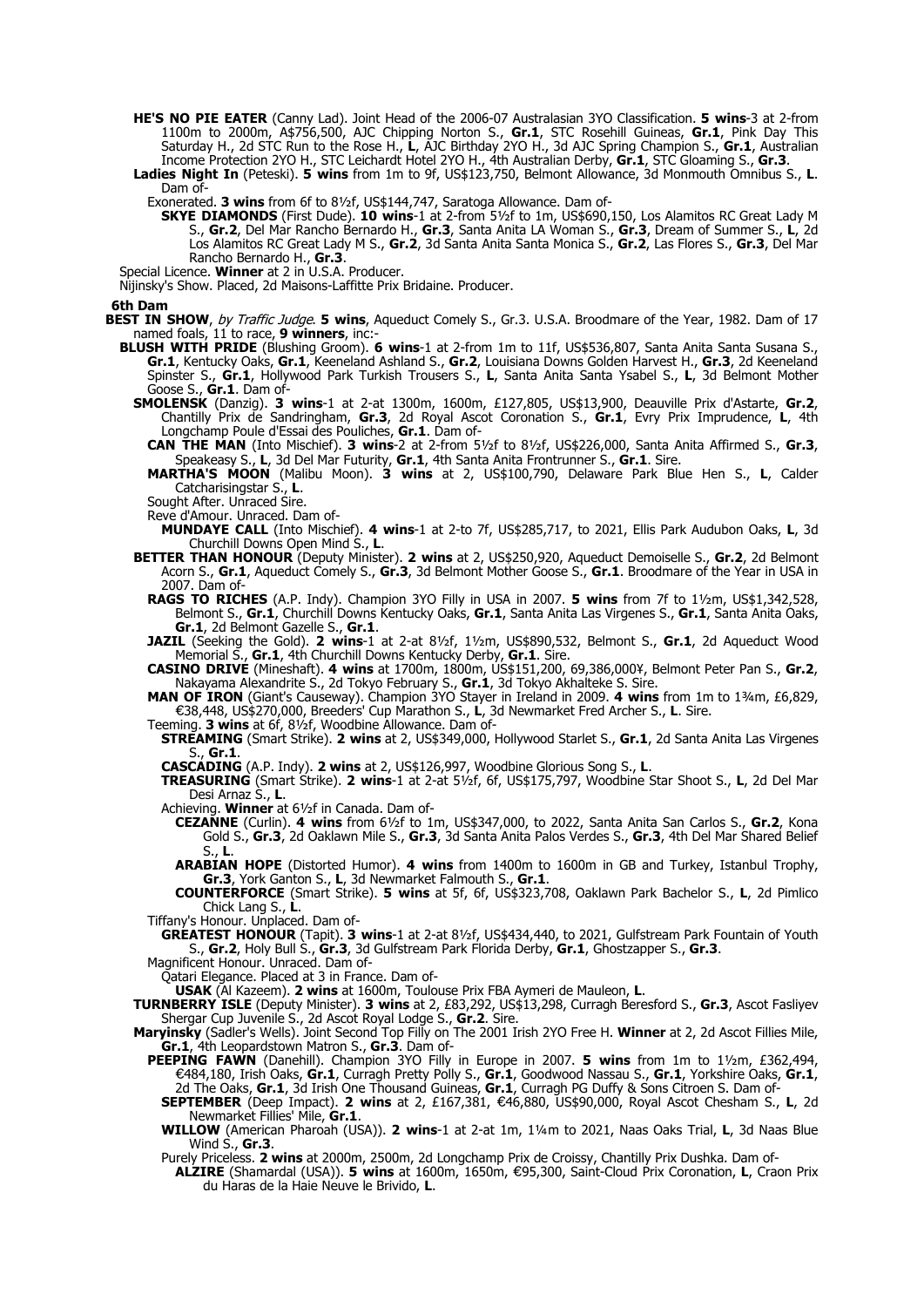**THEWAYYOUARE** (Kingmambo). 4 wins at 2, €239,229, Saint-Cloud Criterium International, Gr.1, Prix Thomas Bryon, **Gr.3**, Criterium de Lyon, **L**, Deauville Prix Beachcomber Hotels Dinarobin 5, 4th Longchamp Prix Ganay, **Gr.1**. Sire.

Dancing Groom. **2 wins** at 8½f in U.S.A. Sire.

Butterfly Blue. **Winner** at 9½f in Ireland. Dam of-

- **Sapphire Pendant** (Danehill Dancer). **Winner** at 8½f, 2d Leopardstown Derrinstown Stud One Thousand Guineas Trial, **Gr.3**. Dam of-
	- **ECRIVAIN** (Lope de Vega (Ire)). 4 wins-2 at 2-at 1600m, 1900m, €176,060, US\$8,760, to 2021, Chantilly Prix Bertrand du Breuil, **Gr.3**, ParisLongchamp Prix des Chenes, **Gr.3**, 2d ParisLongchamp Prix de Fontainebleau, **Gr.3**, 3d Saint-Cloud Prix Exbury, **Gr.3**.

**Lacadena** (Fasliyev). **Winner** at 2, US\$85,539, 2d Woodbine Victoria S., **L**, 4th Woodbine Natalma S., **Gr.3**. Dam of-

**AMERICA** (A.P. Indy). **5 wins**-1 at 2-from 1m to 9f, US\$580,532, Belmont Turnback the Alarm H., **Gr.3**, 3d Belmont Mother Goose S., **Gr.1**, Delaware H., **Gr.1**, Gulfstream Oaks, **Gr.2**. Dam of-

**FIRST CAPTAIN** (Curlin). **4 wins** at 7f, 1m, US\$290,100, to 2022, Belmont Dwyer S., **Gr.3**, Allowance, 3d Saratoga Curlin S., **L**.

Paris Bikini. **Winner** at 2, US\$80,004 in U.S.A. Dam of-

- **PARIS LIGHTS** (Curlin). **4 wins** from 7f to 9f, US\$403,842, to 2021, Saratoga Coaching Club American Oaks, **Gr.1**, Aqueduct Distaff H., **Gr.3**, Churchill Downs Allowance, 3d Churchill Downs Shawnee S., **L**, Colonial Downs Love Sign S., **L**.
- Silver and Roses. Unplaced. Dam of-

Classy Bawn. Unraced. Dam of-

- **TICKET TO RIDE** (Shocking (AUS)). **9 wins** from 1400m to 1600m, NZ\$202,700, CJC Canterbury Breeders S., **Gr.3**, Ashburton RC Rainer Irrigation Invitational H., Matamata RC NZB Insurance Pearl Series H., CJC Riccarton Park Function Centre H.
- Color of Love. Unraced. Dam of-

Miss Malta. **4 wins** from 1300m to 1600m in Brazil. Dam of-

- **SUPER DESEJADA** (Mensageiro Alado). **11 wins** to 1200m in Brazil, Gavea G.P. Cordeiro da Graca, **Gr.2**, Prova Especial Das Americas, Prova Especial Heitor de Lima e Silva, Prova Especial Jayme Moniz de Áragao, Prova Especial Joao E Jorge Jabour-twice, 2d Gavea Classico Jockey Club de Sao Paulo, **L**, Classico Dia da Justica, **L**, 3d Cidade Jardim G.P. Associacao Brasileira dos Criadores, **Gr.1**. Dam of-
	- **DESEJADA NORMAND** (Roi Normand). **4 wins**-2 at 2-to 1400m in Brazil, Gavea G.P. Luiz Fernando Cirne Lima, **Gr.3**, 2d Gavea Classico Luiz Alves de Almeida, **L**, 3d Gavea G.P. Francisco Villela de Paula Machado, **Gr.2**, 4th Gavea Classico Ministerio da Agricultura, **L**.
	- **DESEJADO QUALITY** (Elusive Quality (USA)). **4 wins**-1 at 2-to 1400m in Brazil, Gavea Classico Imprensa, **L**, 3d Gavea G.P. Hipodromo da Gavea, **Gr.3**.
	- Desejada Time. Unraced. Dam of-
	- **UPPER CLASS** (Tiger Heart). **4 wins** to 1200m in Uruguay, Maroñas Clasico Romantico, **L**, Clasico Amodeo.
- Goldminess. Unraced. Dam of-
	- Blush on Cue. Placed in U.S.A. Dam of-
	- **MAJESTIC PRIDE** (Artie Schiller). **12 wins**-1 at 2-from 5f to 8½f, US\$423,685, Canterbury Park Brooks Fields S., **L**, 2d Canterbury Park Mystic Lake Mile S., **L**.
	- Snow Petrel. Unplaced. Dam of-
		- Daimei Dark. **Winner** at 2 in Japan. Dam of-
			- **DAIMEI PRINCESS** (King Halo). **7 wins** at 1000m, 1200m, 210,790,000¥, Kokura TV Nishinippon Corporation Sho Kitakyushu Kinen, **Gr.3**, Niigata Ibis Summer Dash, **Gr.3**, Idaten S., 2d Kokura TV Nishinippon Corporation Sho Kitakyushu Kinen, **Gr.3**.
		- **DAIMEI FUJI** (Agnes Digital). **7 wins**-1 at 2-at 1200m, 1400m, 227,952,000¥, Kyoto Azuchijo S., **L**, 2d Hakodate Sprint S., **Gr.3**.

Desert God. Unraced Sire.

- **GIELGUD** (Sir Ivor). **Winner** at 2, Doncaster Champagne S., **Gr.2**, 3d Ascot Royal Lodge S., **Gr.2**. Sire.
- **MONROE** (Sir Ivor). Joint third top filly on The 1979 Irish 2YO Free H. **3 wins**-2 at 2-to 6f, Leopardstown Ballyogan S., **Gr.3**, Phoenix Park Ardee P.H., Leopardstown Ticknock P., 2d Phoenix S., **Gr.1**, Phoenix Park Mulcahy S., **Gr.3**, Sprint S., **L**. Dam of-
	- **XAAR** (Zafonic (USA)). Head of the 1997 European 2YO Classification. Champion 2YO Colt in France & GB in 1997. Champion 3YO in France, GB & Ireland in 1998 (Intermediate). **5 wins**-4 at 2-from 1200m to 1600m, £388,240, Longchamp Prix de la Salamandre, **Gr.1**, Newmarket Dewhurst S., **Gr.1**, Deauville Prix de Cabourg, **Gr.3**, Newmarket Craven S., **Gr.3**, Maisons-Laffitte Prix de la Saone, 2d Sandown Eclipse S., **Gr.1**, Deauville Prix Morny, **Gr.1**, Prix Guillaume d'Ornano, **Gr.2**, 3d Leopardstown Irish Champion S., **Gr.1**, Royal Ascot Prince of Wales's S., **Gr.2**, 4th The Two Thousand Guineas, **Gr.1**. Sire.
	- **MASTERCLASS** (The Minstrel). Joint third on The 1990 French 2YO Free H. **4 wins**-1 at 2-from 1200m to 1800m, US\$262,600 in France and U.S.A, Deauville Prix Quincey, **Gr.3**, 2d Longchamp Grand Criterium, **Gr.1**, Deauville Prix Maurice de Gheest, **Gr.2**, Longchamp Prix de Saint-Patrick, **L**. Sire.
	- **DIESE** (Diesis). **4 wins** at 2000m, 2100m, Saint-Cloud Prix Corrida, **Gr.3**, Longchamp Prix de la Pepiniere, **L**, Saint-Cloud Prix Rose de Mai, **L**, 3d La Coupe de Longchamp, **Gr.3**. Dam of-
		- **SENURE** (Nureyev). **7 wins**-1 at 2-from 7f to 11f, £30,076, US\$715,270 in GB and U.S.A, Santa Anita Clement L Hirsch Memorial Turf Championship S., **Gr.1**, Monmouth United Nations H., **Gr.1**, Hollywood Park Fastness H., **Gr.3**, Steinlen H., **L**, Santa Anita Allowance 4YO+, 2d Hollywood Park Charles Whittingham H., **Gr.1**, 4th Hollywood Park Charles Whittingham H., **Gr.1**. Sire.
		- **SPEAK IN PASSING** (Danzig). **5 wins**-1 at 2-from 1200m to 1600m, 232,000fr., US\$250,890 in France and U.S.A, Santa Anita San Simeon H., **Gr.3**, 2d Santa Anita Morvich H., **Gr.3**, Hollywood Turf Express H., **Gr.3**, Del Mar Live the Dream H., **L**. Sire.
		- **DEXTERITY** (Kingmambo). 4 wins from 1350m to 1650m, £6,792, €81,700 in GB and France, Nantes Grand Prix Anjou Bretagne, **L**, 4th Nantes Grand Prix d'Anjou-Bretagne, **L**. Sire.
		- Cochin. **Winner** at 2000m, 2d Saint-Cloud Prix Gladiator, Prix Prince Palatine. Dam of-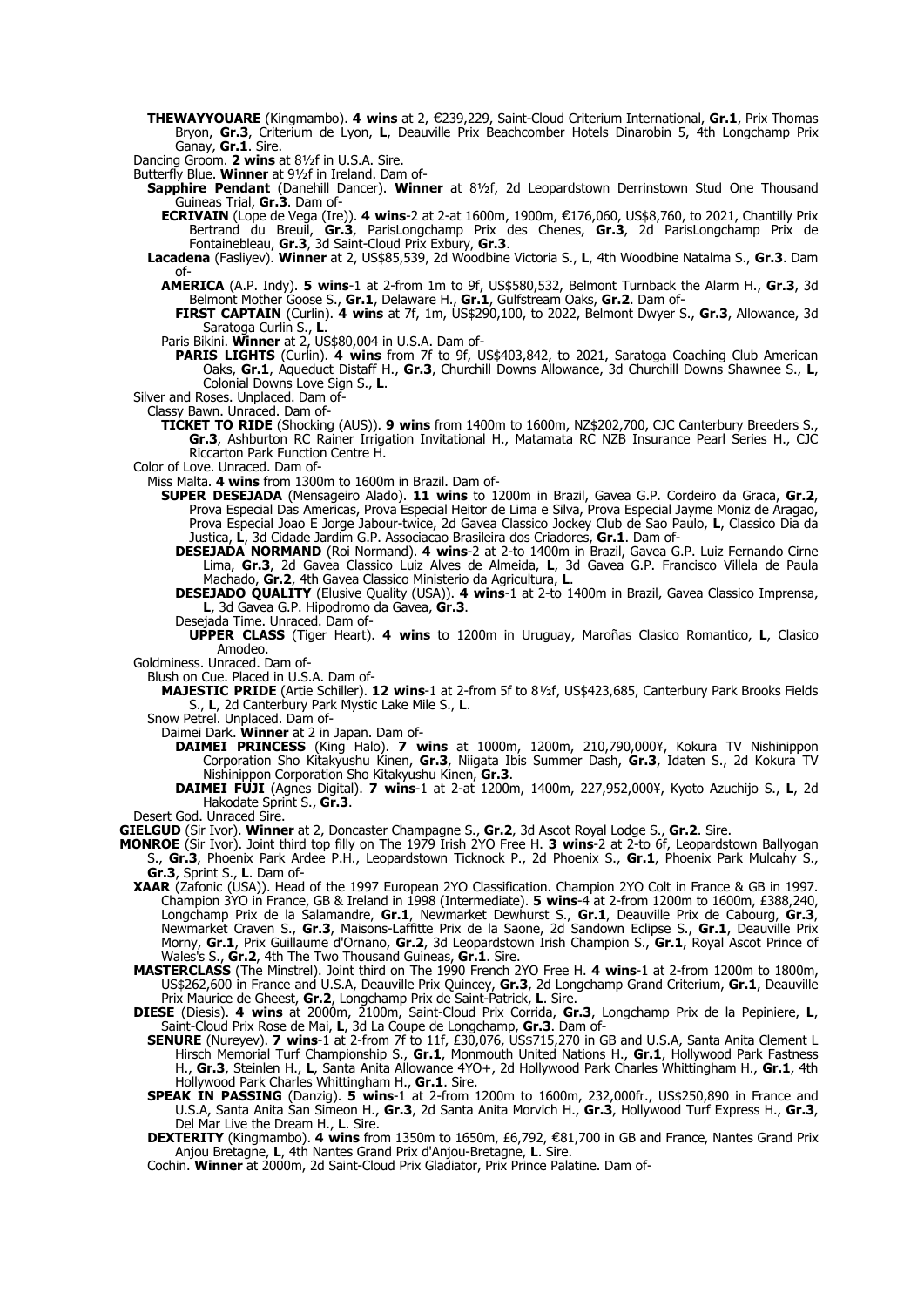- **PERMIT** (Dansili). **9 wins** from 2200m to 2800m, €46,800, A\$638,005, ATC Chairman's H., Gr.2, NE Manion Cup, **Gr.3**, Christmas Cup, **L**, Tattersalls Club Cup, **L**, NE Manion Cup, **L**, 2d ATC Premier's Cup, **L**, NE Manion Cup, **L**, 3d Longchamp Prix de Lutece, **Gr.3**.
- Five Fields. **Winner** at 10¼f in GB. Dam of-
- **UPCOUNTRY ABSOLUTELY WIN** (Mac.) (Oasis Dream). **6 wins** to 1500m in GB and Macau, Macau Spring Trophy, **L**, 2d Macau Directors' Cup, **L**.
- Starlight Night. Placed at 3 in GB. Dam of-
	- Il Palazzo. Placed at 3, 2d Leopardstown Dublin Horse Show S. Dam of-
- **STILL STANDING** (Mastercraftsman). **7 wins**-1 at 2-from 1m to 2m, €112,307, to 2021, Naas Devoy S., L, 4th Naas Alleged S., **Gr.3**.
- **ILE DE JINSKY** (Ile de Bourbon). **4 wins**, US\$134,841, Churchill Downs River City H., **L**, 3d Keeneland Fayette H., **Gr.2**. Sire.
- **Didicoy** (Danzig). **3 wins**-2 at 2-at 6f, Newmarket Coral Bookmakers H., 3d Goodwood Waterford Candelabra S., **Gr.3**. Dam of-
	- **DIDINA** (Nashwan). **5 wins**-1 at 2-from 6f to 1m, £30,868, US\$153,442, Hollywood Park Dahlia H., **Gr.2**, City of York S., **L**, 2d Hollywood Park Wilshire H., **Gr.2**, 3d Hollywood Park Gamely H., **Gr.1**, Doncaster Sceptre S., **L**, 4th Santa Anita Buena Vista H., **Gr.2**. Dam of-
		- **COLONIALISM** (Empire Maker). **9 wins** from 1600m to 2400m, US\$104,380, 30,010,000C\$ in U.S.A. and Chile, Club Hipico Clasico Ilustre Municipalidad de Santiago, **L**, Clasico Nacional Mayores. Sire.
		- **TANTINA** (Distant View). **4 wins** at 7f, 7¼f, Goodwood Oak Tree S., **L**, 3d Goodwood Supreme S., **Gr.3**. Dam of-
			- **CITYSCAPE** (Selkirk). Champion Older Male Miler in Ireland in 2011. Champion Older Male Miler in UAE in 2011-12. **6 wins**-1 at 2-from 1600m to 1800m, £398,034, €265,025, US\$102,870, HK\$4,400,000, 11,010,000Dhs in GB, Ireland, France and U.A.E, Meydan Dubai Duty Free, **Gr.1**, Saint-Cloud Prix Perth, **Gr.3**, Newmarket Joel S., **Gr.3**, Curragh Solonaway S., **Gr.3**, 2d Deauville Prix Jacques Le Marois, **Gr.1**, Ascot Queen Elizabeth II S., **Gr.1**, Milan Premio Vittorio di Capua, **Gr.1**, Cathay Pacific Hong Kong Mile, **Gr.1**, Ascot Royal Lodge S., **Gr.2**, Sandown Mile S., **Gr.2**, 3d Woodbine Mile S., **Gr.1**, Royal Ascot Queen Anne S., **Gr.1**. Sire.
			- **BATED BREATH** (Dansili). **6 wins** to 6f, £355,842, US\$99,010, Haydock Temple S., **Gr.2**, Windsor Leisure S., **L**, Haydock Poker at Bet365 H., 2d Woodbine Nearctic S., **Gr.1**, Newmarket July Cup, **Gr.1**, Royal Ascot King's Stand S., **Gr.1**, Haydock Sprint Cup, **Gr.1**, 3d Haydock Sprint Cup, **Gr.1**. Sire.
			- **Scuffle** (Daylami). **3 wins** at 1m, 8½f, 3d Kempton Snowdrop S., **L**, Newbury Relyon Cleaning 2YO S. Dam of-
				- **LOGICIAN** (Frankel). Leading 3YO Male on the 2019 WTR (Ext.). Champion 3YO Stayer in Europe & GB in 2019. **6 wins** from 1¼m to 14½f, £547,751, The St Leger, **Gr.1**, York Great Voltigeur S., **Gr.2**, Doncaster Sky Sports Racing S., Newbury Rancho Zabaco H., Rossdales Lambourn Veterinary Surgeons S., Newmarket British Stallion Studs S., 2d Newmarket Fred Archer S., **L**, 3d Newbury Aston Park S., **Gr.3**, 4th York Cumberland Lodge S., **Gr.3**.
				- **SUFFUSED** (Champs Elysees). **7 wins**-1 at 2-from 7f to 15½f, £35,737, US\$641,489 in GB and U.S.A, Saratoga Glens Falls S., **Gr.3**, Gulfstream Park La Prevoyante H., **Gr.3**, 2d Woodbine EP Taylor S., **Gr.1**, Belmont Sheepshead Bay S., **Gr.2**.
			- **COLLIDE** (Frankel). **6 wins** from 1800m to 2800m in GB and France, Cagnes-sur-Mer Grand Prix du Departement, **L**, 3d ATC Randwick City S., **L**.
			- Tarentaise. Unraced. Dam of-
				- **EQUILATERAL** (Equiano (Fr)). Joint Champion Older Male Sprinter in UAE in 2019-20. **7 wins**-1 at 2-to 1200m, £124,465, €8,840, 1,305,052Dhs, to 2020-21 in GB and U.A.E, Meydan Sprint S., **Gr.2**, Doncaster Scarbrough S., **L**, Meydan Dubai Dash S., **L**-twice, 2d Royal Ascot King's Stand S., **Gr.1**, Meydan Sprint, **Gr.2**, Newmarket Palace House S., **Gr.3**, 3d Newbury World Trophy, **Gr.3**, Doncaster Cammidge Trophy, **L**.
		- **Trekking** (Gone West). **2 wins** at 9f, 1¼m, £7,531, US\$93,340 in GB and U.S.A, Santa Anita Allowance, 2d Santa Anita Santa Barbara H., **Gr.2**. Dam of-

Storming On. Unraced. Dam of-

- **FAME AND POWER** (First Defence). **2 wins** at 7f, 1m, US\$185,460, 104,500SAR, Pimlico Sir Barton S., **L**, 2d Churchill Downs Matt Winn S., **Gr.3**.
- Auction Room. **Winner** at 2 in GB. Dam of-
- **CRYING LIGHTENING** (Holy Roman Emperor). **3 wins**-1 at 2-to 1400m in GB and U.A.E, Ascot October S., **L**, 2d Newmarket Sweet Solera S., **Gr.3**.
- Nessina. Unraced. Dam of-
	- **AJAYA** (Invincible Spirit (Ire)). 2 wins at 2, £143,896, €28,600, York Gimcrack S., Gr.2, Cakemark 2YO S., 2d Maisons-Laffitte Prix Robert Papin, **Gr.2**, 4th Newmarket Middle Park S., **Gr.1**. Sire.
	- **EXTRA ELUSIVE** (Mastercraftsman (Ire)). **5 wins**-1 at 2-from 1m to 1½m, £120,595, Haydock Rose of Lancaster S., **Gr.3**, Windsor Winter Hill S., **Gr.3**, 3d Sandown Gordon Richards S., **Gr.3**-twice, Newbury Legacy Cup, **Gr.3**.
- **ESPIONAGE** (Zafonic (USA)). **2 wins** at 2000m, 2100m, Deauville Prix Ridgway, **L**, Longchamp Prix de Bougival.
- **STAR CLUSTER** (Observatory). **2 wins**-1 at 2-at 7f, 1m, Sandown Distaff S., **L**, Newmarket Brackett Green 2YO Fillies S. Dam of-

Asterism. **Winner** at 1½m in GB. Dam of-

- **MO CELITA** (Camacho). **6 wins** to 1200m in 2021 in GB and France, Deauville Prix Moonlight Cloud, **L**, 3d Chantilly Prix de Seine-et-Oise, **Gr.3**.
- Denounce. Placed at 3, 2d Newmarket Wood Ditton S. Sire.
- **Silver Star** (Zafonic (USA)). **Winner** at 2, 3d Saint-Cloud Prix Coronation, **L**. Dam of-
	- **BARSANTI** (Champs Elysees). **5 wins** from 1¼m to 1½m, £291,985, Ascot Buckhounds S., **L**, 2d Royal Ascot Hardwicke S., **Gr.2**.
	- Bird Flown. **Winner** at 2, 2d Longchamp Prix de la Masseliere, Chantilly Prix de la Butte Saint-Christophe. Dam of-**SISKIN** (First Defence). **5 wins**-4 at 2-at 6f, 1m, £29,590, €450,387, US\$20,000, Curragh Phoenix S., Gr.1,
		- Irish Two Thousand Guineas, **Gr.1**, Railway S., **Gr.2**, Marble Hill S., **L**, 3d Goodwood Sussex S., **Gr.1**, 4th ParisLongchamp Prix du Moulin de Longchamp, **Gr.1**.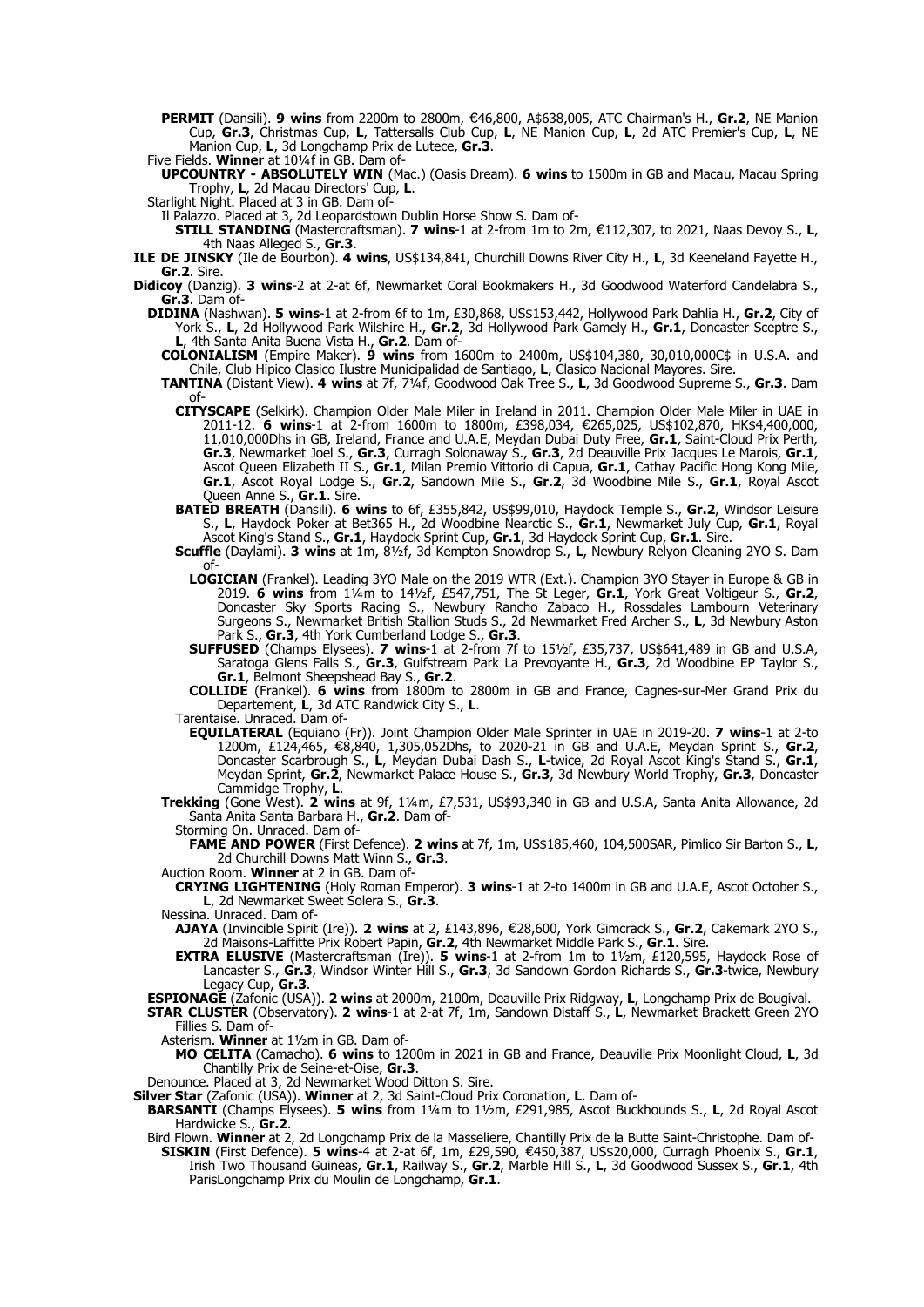Rising Tornado. **Winner** at 1950m in France. Dam of-

**CLOSE HATCHES** (First Defence). Equal Leading Older Female on the 2014 WTR (Mile). Champion Older Female in USA in 2014. **9 wins** from 7f to 9f, US\$2,707,300, Belmont Ogden Phipps S., **Gr.1**, Mother Goose S., **Gr.1**, Saratoga Personal Ensign S., **Gr.1**, Parx Racing Cotillion S., **Gr.1**, Oaklawn Park Apple Blossom H., **Gr.1**, Aqueduct Gazelle S., **Gr.2**, Oaklawn Park Azeri S., **Gr.2**, 2d Belmont Acorn S., **Gr.1**, Breeders' Cup Distaff, **Gr.1**, 4th Keeneland Spinster S., **Gr.1**. Dam of-

**TACITUS** (Tapit). **4 wins**-1 at 2-from 1m to 1¼m, US\$2,267,350, 5,625,000SAR, Aqueduct Wood Memorial S., **Gr.2**, Belmont Suburban S., **Gr.2**, Tampa Bay Derby, **Gr.2**, 2d Saratoga Travers S., **Gr.1**, Belmont S., **Gr.1**, Saratoga Woodward H., **Gr.1**, 3d Churchill Downs Kentucky Derby, **Gr.1**, Belmont Jockey Club Gold Cup, **Gr.1**-twice.

**LOCKDOWN** (First Defence). **2 wins**-1 at 2-at 8¼f, 8½f, US\$445,900, Aqueduct Busanda S., **L**, 3d Churchill Downs Kentucky Oaks, **Gr.1**.

Modus Vivendi. **2 wins**-1 at 2-at 1200m, 1800m, Maisons-Laffitte Prix French Fox, 4th Maisons-Laffitte Prix Daphnis, **Gr.3**. Sire.

Danthonia. **Winner** at 2 in GB. Dam of-

**ZANTE** (Zafonic (USA)). **3 wins** from 1m to 1¼m, £17,764, US\$136,822 in GB and U.S.A, Salisbury Upavon S., **L**, 2d Newbury Ballymacoll Stud S., **L**.

Victoriana. **Winner** at 1000m in France. Dam of-

**VICTORIAN ORDER** (Zamindar). 4 wins from 1600m to 1950m, €84,365, Longchamp Prix Pelleas, L, 3d La Coupe de Longchamp, **Gr.3**.

In the Past. Raced once. Dam of-

**DOMESDAY** (Red Ransom (USA)). **2 wins** at 2, A\$376,175, STC Silver Slipper S., **Gr.2**, MRC Tsunami Relief 2YO P., 2d STC Todman Slipper Trial S., **Gr.2**, 4th AJC Sires' Produce S., **Gr.1**, Up & Coming S., **Gr.3**. Sire. Izmir. Unraced Sire.

Stardom. Unraced. Dam of-

- **TRICK OF LIGHT** (Dansili). **6 wins** from 1200m to 2000m, £2,597, A\$236,970 in GB and Aust, SAJC Queen of the South S., **Gr.2**, MRC Select H., 2d VRC Matron S., **Gr.3**, Emirates Airline H., MRC Trichelle H., Sale Cup Prelude, 4th SAJC Rain Lover P., **L**.
- **MALINOWSKI** (Sir Ivor). Champion 2YO in Ireland. **2 wins**-1 at 2-at 6f, 1m, Newmarket Craven S., **Gr.3**, 2d Newmarket Dewhurst S., **Gr.1**. Sire.

**Minnie Hauk** (Sir Ivor). **2 wins** at 7f, 1m, Phoenix Park Ward H., 2d Curragh Fasig-Tipton CTBA S., **L**, Leopardstown Cornelscourt S., **L**. Dam of-

- **CHIEF CONTENDER** (Sadler's Wells). **4 wins** at 2400m, 4000m, £105,760, Longchamp Prix du Cadran, **Gr.1**, Nantes Derby de l'Ouest, **L**, 2d Goodwood Gordon S., **Gr.3**, 3d Deauville Prix Kergorlay, **Gr.2**-twice, Longchamp Prix de Lutece, **Gr.3**, Prix Gladiateur, **Gr.3**. Sire.
- **AVIANCE** (Northfields). Third top filly on The 1984 Irish 2YO Free H. **2 wins** at 2, Phoenix S., **Gr.1**. Dam of-
	- **CHIMES OF FREEDOM** (Private Account). Third top filly on The 1990 European 3YO Classification. **6 wins**-4 at 2-at 6f, 1m, £299,831, Royal Ascot Coronation S., **Gr.1**, Curragh Moyglare Stud S., **Gr.1**, Newmarket Child S., **Gr.2**, Cherry Hinton S., **Gr.3**, 3d Newmarket Cheveley Park S., **Gr.1**. Dam of-
		- **GOOD JOURNEY** (Nureyev). **7 wins** at 1m, 8½f, 63,000fr., US\$1,722,965, Woodbine Atto Mile S., **Gr.1**, Hollywood Park Citation H., **Gr.2**-twice, Churchill Downs Firecracker H., **Gr.2**, Hollywood Park Allowance, 2d Santa Anita Frank E Kilroe Mile H., **Gr.2**, Longchamp Prix du Louvre, 3d Breeders' Cup Mile, **Gr.1**, Hawthorne Robert F Carey Memorial H., **Gr.3**, Saint-Cloud Prix Bubbles. Sire.
		- **ALDEBARAN** (Mr. Prospector). Champion sprinter in USA in 2003. **8 wins**-1 at 2-at 7f, 1m, £39,448, US\$1,682,926 in GB and U.S.A, Belmont Metropolitan H., **Gr.1**, Saratoga Forego H., **Gr.1**, Santa Anita San Carlos H., **Gr.1**, Belmont Tom Fool H., **Gr.2**, Churchill Downs H., **Gr.2**, 2d Belmont Metropolitan H., **Gr.1**, Vosburgh S., **Gr.1**, Aqueduct Cigar Mile H., **Gr.1**, Carter H., **Gr.1**, Saratoga Forego H., **Gr.1**, 3d Churchill Downs Stephen Foster H., **Gr.1**, Hollywood Derby, **Gr.1**. Sire.
		- **SEA OF SHOWERS** (Seattle Slew). 4 wins at 1600m, 1700m, €30,000, US\$133,846, Keeneland Jenny Wiley S., **Gr.3**, Longchamp Prix du Bois Rouaud, Hollywood Park Allowance, 3d Chantilly Prix de Sandringham, **Gr.2**.

**TOMISUE'S INDY** (A.P. Indy). **6 wins**, US\$199,703, Hawthorne Quick Reward S., **L**. Dam of-Avenging Tomisue. Unraced. Dam of-

**STRIKING TOMISUE** (Smart Strike). **5 wins**-1 at 2-from 7f to 8½f, US\$195,209, Tampa Bay Downs Wayward Lass S., **L**, 2d Saratoga Love Sign S., **L**.

Modesty Blaise. Placed at 3, 2d Chantilly Prix de la Prairie. Dam of-

**POUPEE FLASH** (Elusive Quality). **2 wins** at 1700m, 1800m, €91,400, La Teste Prix Occitanie, L, 2d Saint-Cloud Prix Cléopâtre, **Gr.3**.

**HIGH NOON RIDER** (Distorted Humor). **16 wins**-1 at 2-from 7½f to 2m, US\$645,398, 53,165B\$, to 2021, Saratoga Better Talk Now S., **L**, 3d Remington Springboard Mile S., **L**.

**DENON** (Pleasant Colony). **6 wins**-1 at 2-from 1600m to 2400m, 560,490fr., US\$1,647,269, Belmont Turf Classic S., **Gr.1**, Manhattan H., **Gr.1**, Hollywood Park Charles Whittingham H., **Gr.1**, Hollywood Derby, **Gr.1**, Longchamp Prix de Fontainebleau, **Gr.3**, 2d Saratoga Sword Dancer Invitational H., **Gr.1**, Monmouth United Nations H., **Gr.1**, Saint-Cloud Prix Thomas Bryon, **Gr.3**, Hollywood Park Jim Murray Memorial H., **L**, 3d Chantilly Prix Jean Prat, **Gr.1**, Belmont Man o' War S., **Gr.1**, Longchamp Poule d'Essai des Poulains, **Gr.1**. Sire.

**IMPERFECT CIRCLE** (Riverman). **2 wins**-1 at 2-at 6f, US\$117,448, Ayr Firth of Clyde S., **L**, 2d Newmarket Cheveley Park S., **Gr.1**. Dam of-

- **SPINNING WORLD** (Nureyev). Champion Older Miler in Europe in 1997. **8 wins**-2 at 2-from 1600m to 1800m, £121,772, 4,305,000fr., US\$772,000, Breeders' Cup Mile S., **Gr.1**, Deauville Prix Jacques Le Marois, **Gr.1**-twice, Irish Two Thousand Guineas, **Gr.1**, Prix du Moulin de Longchamp, **Gr.1**, Saint-Cloud Prix du Muguet, **Gr.2**, Evry Prix Saint-Roman, **Gr.3**, Longchamp Prix de Villebon, 2d Breeders' Cup Mile S., **Gr.1**, Longchamp Poule d'Essai des Poulains, **Gr.1**, Prix du Moulin de Longchamp, **Gr.1**, 3d Longchamp Prix de Fontainebleau, **Gr.3**, 4th Newbury Lockinge S., **Gr.1**. Successful sire.
- **VISIONS OF CLARITY** (Sadler's Wells). **2 wins** at 1600m, Maisons-Laffitte Prix de Bagatelle, **L**, Longchamp Prix du Louvre. Dam of-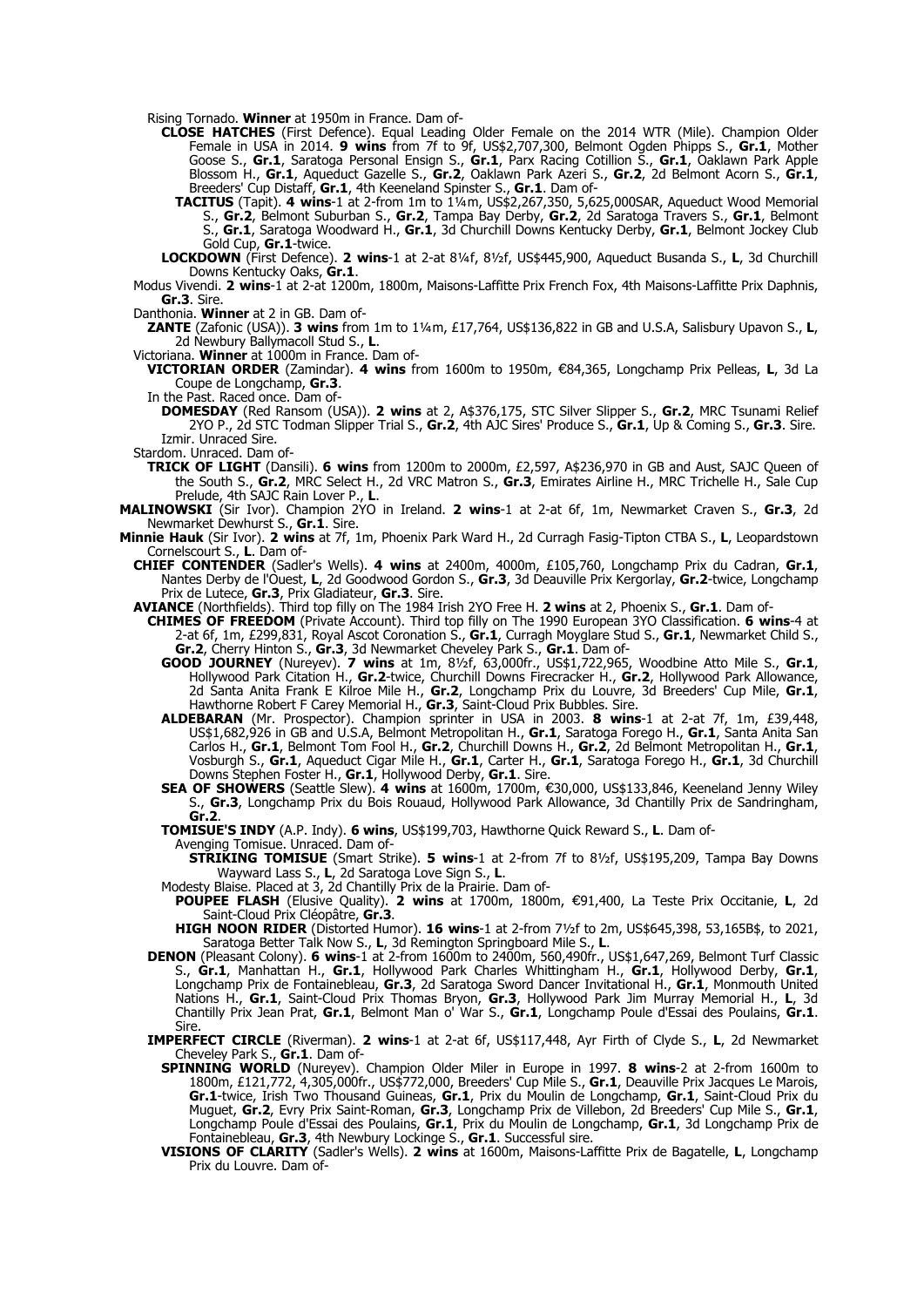**WAR OF WILL** (War Front). **5 wins**-1 at 2-from 1m to 9½f, US\$1,881,803, Pimlico Preakness S., **Gr.1**, Keeneland Maker's Mark Mile S., **Gr.1**, Fair Grounds Risen Star S., **Gr.2**, Lecomte S., **Gr.3**, 2d Woodbine Summer S., **Gr.1**, 3d Woodbine Mile S., **Gr.1**, Parx Racing Pennsylvania Derby, **Gr.1**, 4th Keeneland Bourbon S., **Gr.3**.

**PATHFORK** (Distorted Humor). Champion 2YO Colt in Ireland in 2010. **3 wins** at 2, €186,693, US\$350, Curragh National S., **Gr.1**, Futurity S., **Gr.2**, L Behan 2YO S. Sire.

**TACTICUS** (A.P. Indy). **4 wins** from 1½m to 1¾m, £8,747, US\$184,250 in GB and U.S.A, Saratoga Birdstone S., **L**, Belmont Temperence Hill S., **L**.

Lotus Sutra. Unraced. Dam of-

**NUCIFERA** (More Than Ready). **3 wins** at 2, Deauville Prix Francois Boutin, **L**, 2d Longchamp Prix La Rochette, **Gr.3**.

**BUYING TROUBLE** (Hat Trick (JPN)). **3 wins** at 6f, Haydock Cecil Frail S., **L**, 2d Newbury Carnarvon S., **L**.

**Rangoon Ruby** (Kingmambo). **Winner** at 1400m, 3d Deauville Prix de Ris-Orangis, **Gr.3**. Dam of-

Spectralia. Unplaced. Dam of-

**OCEAN LAW** (Iffraaj (GB)). **Winner** at 1200m in 2021 in Malaysia, Perak TC Malaysia 4YO Challenge Heat 1 H., **L**.

Balance of Nature. Placed at 2, 2d Deauville Prix de Caen. Dam of-

**GLOBAL BALANCE** (Redoute's Choice). **3 wins** from 1800m to 2100m, A\$152,145, SAJC Schweppervescence S., **Gr.3**, Tasmanian Oaks, **L**.

Ring of Fire. Unraced. Dam of-

Tehamana. **Winner** at 2 in France. Dam of-

**ART OF RAW** (Myboycharlie (Ire)). **3 wins**-2 at 2-at 2000m, 2200m, Marseille Borely Prix Delahante, **L**, HKJC Kowloon Tsai H.

**Privately Held** (Private Account). **8 wins** from 7f to 9½f, US\$159,241, 2d Meadowlands Endurance S., **L**. Champion sire.

**Piquetnol** (Private Account). **Winner** at 1600m, 2d Longchamp Prix Marcel Boussac, **Gr.1**. Dam of-

**DIETRICH** (Storm Cat). **3 wins**-1 at 2-at 5f, Goodwood King George S., **Gr.3**, Leopardstown Ballyogan S., **Gr.3**. Dam of-

**BEAUTY BRIGHT** (Danehill (USA)). 2 wins-1 at 2-at 5f, 6f, £12,485, €99,755, Curragh Renaissance S., **Gr.3**, 2d Leopardstown One Thousand Guineas Trial, **Gr.3**, Sweet Mimosa S., **L**, 3d York Lowther S., **Gr.2**. Dam of-

Perfect Light. **2 wins** at 8½f, 1¼m in GB. Dam of-

**NASHIRAH** (Dubawi (Ire)). **3 wins**-1 at 2-to 1400m in GB, France and Germany, Hannover Grosser Preis des Gestüts Röttgen, L, 3d Chantilly Prix de Billy.

Mist. Unplaced. Dam of-

Misty Rock. **Winner** at 1550m. Dam of-

**EL PADRINO** (Street Boss (USA)). **Winner** at 2, A\$363,400, in 2021-22, ATC Inglis Nursery, **RL**, 4th ATC Skyline S., **Gr.2**.

**ALOFT** (Galileo). **5 wins**-1 at 2-from 1600m to 3200m, £99,819, €2,320, A\$309,010, VRC Roy Higgins H., L, 2d Doncaster Racing Post Trophy, **Gr.1**.

Agena. **Winner** at 2, Leopardstown Irish Stallion Farms 2YO S. Sire.

**MAMBO LIGHT** (Kingmambo). **3 wins** at 1400m, 1600m in Germany, Hannover Fahrhof Preis, **L**, 2d Baden-Baden Maurice Lacroix Trophy, **Gr.3**. Dam of-

**LE JUGE** (Dansili). **10 wins**-1 at 2-from 1600m to 2000m, €91,450, A\$475,625, BRC Chairman's H., **Gr.3**-twice, 3d BRC Lord Mayor's Cup, **Gr.3**, Maisons-Laffitte Prix Jacques Laffitte, **L**, Le Croise-Laroche Grand Prix du Nord, **L**.

**FRANKEL LIGHT** (Frankel). **2 wins** at 1600m, La Teste Prix La Sorellina, **L**, 2d Saint-Cloud Prix Parade d'Amour.

Dhamma. **Winner** at 6f in U.S.A. Dam of-

Moynsha Girl. Unraced. Dam of-

**FULL VOLUME** (Fast Company). **3 wins**-1 at 2-to 1400m in India, Hyderabad Darley Arabian Million, **L**. After Taxes. Placed at 3 in U.S.A. Dam of-

Exemption. Unraced. Dam of-

**CADET RONI** (Colonel John). **4 wins** at 6f, 6½f, US\$173,185, Santa Anita Wishing Well S., **L**, 3d Santa

Anita Las Flores S., **Gr.3**.

Nibbana. Placed in France and U.S.A, 3d Saint-Cloud Prix Barquette. Dam of-

**GALTON** (Offlee Wild). **14 wins** from 5f to 8½f, US\$703,610, Sam Houston Park Frontier Utilities Turf Sprint S., **L**, 2d Gulfstream Park Tropical Turf S., **Gr.3**.

Telesto. **Winner** at 6f, 3d Doncaster Gner 2yo Conditions S. Sire.

Remote Romance. **2 wins** at 1300m, 1450m in France. Dam of-

**SADDEX** (Sadler's Wells). Champion Older Male in Italy in 2008 (Int.). **7 wins** from 1900m to 2400m, €651,440 in France, Italy and Germany, Rome Premio Presidente della Repubblica, **Gr.1**, Cologne Rheinland Pokal, **Gr.1**, Grand Prix de Chantilly, **Gr.2**, Cologne Gerling Preis, **Gr.2**, Bremen SWB Derby Trial, **L**, Grosser Preis der Sparkasse Dortmund, **L**, 2d Longchamp Prix Ganay, **Gr.1**, Hoppegarten Preis der Deutschen Einheit, **Gr.3**, 3d Baden-Baden Grosser Preis von Baden, **Gr.1**, Frankfurt Fruhjahrspreis des Bankhaus Metzler, **Gr.3**, 4th Hamburg Deutsches Derby, **Gr.1**. Sire.

Sabia. Unplaced. Dam of-

**LIZZIE L'AMOUR** (Zabeel). **7 wins** from 1400m to 2400m, NZ\$707,610, A\$9,000, ARC New Zealand S., **Gr.1**, Waikato RC Herbie Dyke S., **Gr.1**, Cal Isuzu S., **Gr.2**, Waikato Cup, **Gr.3**, Topsoil & Sand Supplies H., BOP RC Ixom H., 2d ARC Zabeel Classic, **Gr.1**-twice, Hawkes Bay Livamol Classic, **Gr.1**, ARC Westbury Classic, **Gr.2**, Waikato RC Cal Isuzu S., **Gr.2**, ARC Alison S., **Gr.3**, Matamata RC Tonezone H. Bay of Islands. Unraced. Dam of-

**BHARANI STAR** (Sea the Stars). **2 wins** at 1¼m, 11¾f to 2021, Ayr Rothesay S., **L**, 4th Royal Ascot Ribblesdale S., **Gr.2**.

Tafrah. **Winner** at 1¼m, Newbury Watermill S. Dam of-

Amaranthus. Unraced. Dam of-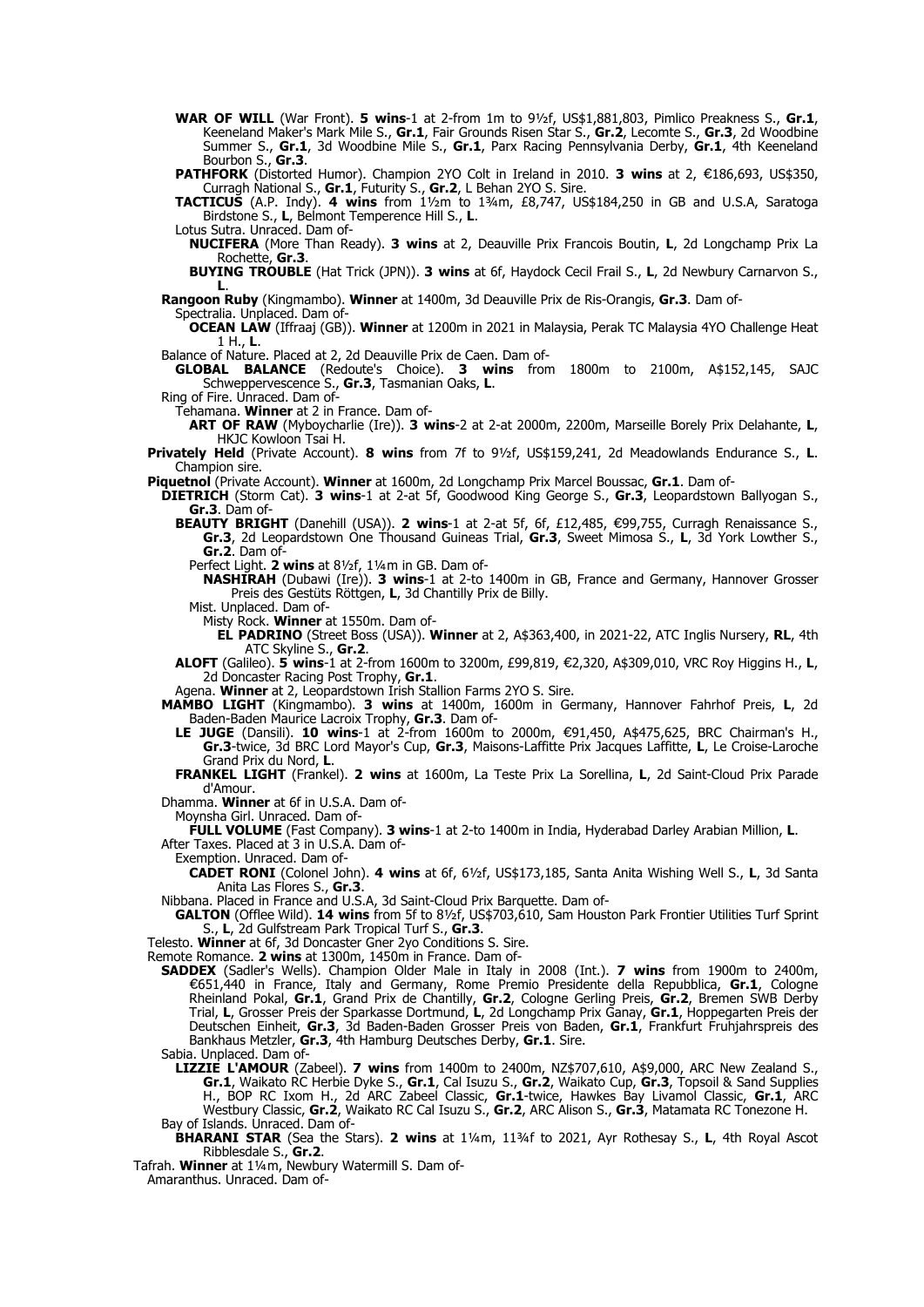**BRAVO MAESTRO** (Stravinsky). **6 wins**-2 at 2-from 7f to 1¼m, £106,815, US\$57,463 in GB and U.S.A, Fairplex Phil D Shepherd S., **L**, 3d Del Mar Cougar II H., **L**.

Thislillightofmine. Unplaced. Dam of-

Let Me Shine. **Winner** at 2 in Ireland. Dam of-

**INSIGNIA OF RANK** (Epaulette). **5 wins** from 1m to 1¼m, €146,120, to 2021, Curragh Celebration S., L, FBD Hotels & Resorts H.

Lakelet. Unraced. Dam of-

Be Faithful. Unplaced. Dam of-

**BIGGLES** (Jet Spur). **6 wins**-2 at 2-to 1500m, A\$382,400, BRC Gold Edition P., **L**, GCTC Goldmarket H., **L**. Perfect Alibi. Unraced. Dam of-

**LIKELY STORY** (Night Shift (USA)). **2 wins**-1 at 2-at 6f, Chester Queensferry S., **L**. Dam of-

**SQUAW DANCE** (Indian Ridge). **2 wins**-1 at 2-at 1m, 8¼f, Newmarket Montrose S., **L**, 3d Hamburg Alice Cup, **Gr.3**.

**Star of Bagdad** (Bagdad). **Winner** at 1m, 2d Ascot Princess Margaret S., **L**. Dam of-

Bag Lady. Placed in GB. Dam of-

Carmen's Joy. **Winner** at 2 in GB. Dam of-

- Aga's Joy. **Winner** at 1900m in Turkey. Dam of-
	- **CHI** (Unaccounted For). Champion 3YO Filly in Turkey in 2009. **7 wins**-1 at 2-from 1200m to 2200m in Turkey, Istanbul Disi Tay Deneme, **L**, Zühtü Erisen, **L**.
- Top Thespian. **9 wins** in U.S.A.

Preferred Position. **3 wins** in U.S.A. Sire.

Key Player. **2 wins** in U.S.A. Sire.

Perfect Isn't Easy. Unplaced. Dam of-

Perfect Pear. Raced once. Dam of-

**WHAT A PEAR** (E Dubai). **4 wins**-1 at 2-from 6f to 8½f, US\$161,860, Aqueduct Busher S., **L**, Wistful S., **L**. Dam of-

**EFFINEX** (Mineshaft). **9 wins** from 1m to 1¼m, US\$3,312,950, Churchill Downs Clark H., **Gr.1**, Belmont Suburban H., **Gr.2**-twice, Oaklawn H., **Gr.2**, Aqueduct Excelsior S., **Gr.3**, Belmont Empire Classic H., **L**, 2d Breeders' Cup Classic, **Gr.1**, Belmont Jockey Club Gold Cup, **Gr.1**, Saratoga Albany S., **L**, 3d Belmont Jockey Club Gold Cup, **Gr.1**, Santa Anita H., **Gr.1**, 4th Saratoga Whitney S., **Gr.1**, Woodward S., **Gr.1**. Sire.

Sex Appeal. Unraced. Dam of-

- **EL GRAN SENOR** (Northern Dancer). Head of The 1983 European 2YO & 1984 European 3YO Classifications. Champion Miler in GB in 1984.. **7 wins**-4 at 2-from 6f to 1½m, £370,043, US\$130,908, Irish Derby, **Gr.1**, Newmarket Dewhurst S., **Gr.1**, The Two Thousand Guineas, **Gr.1**, Curragh National S., **Gr.2**, Railway S., **Gr.3**, Gladness S., **L**, 2d The Derby, **Gr.1**. Champion sire.
- **TRY MY BEST** (Northern Dancer). Head of The 1977 English & Irish 2YO Free Hs. Champion 3YO Miler in 1978.. **4 wins**-3 at 2-at 7f, Newmarket Dewhurst S., **Gr.1**, Leopardstown Larkspur S., **Gr.3**, Phoenix Park Vauxhall Trial S., **Gr.3**. Sire.

**SOLAR** (Halo). Second top filly on The 1978 Irish 2YO Free H. **3 wins** at 2, Curragh Railway S., **Gr.3**, Phoenix Park Park S., **Gr.3**. Dam of-

**Devilish Ninja** (Deputy Minister). **Winner** at 2, 3d Monmouth Open Mind S., **L**. Sire.

Solar City. **Winner** at 1¼m in GB. Sire.

Fayrooz. **Winner** at 2 in GB. Dam of-

Beryl. **Winner** at 1½m in GB. Dam of-

**CLASSIC COLORI** (Le Vie Dei Colori). **9 wins**-1 at 2-from 6f to 17f, £81,034, Lingfield Spring Cup, **L**, 2d Newmarket Silver Cambridgeshire H.-twice.

**VAUQUELIN** (Xaar (GB)). **3 wins**-1 at 2-at 1m, £8,621, US\$172,779, Del Mar Oceanside S., **L**, 2d Hollywood Park Generous S., **Gr.3**.

Solariat. Unraced. Dam of-

**ALEX NUREYEV** (Nureyev). **5 wins**-1 at 2-from 1400m to 1800m, £256, 161,440,000L., Rome Premio Daumier, L, 3d Milan Premio Emilio Turati, Gr.1. Sire.

**ANGELINA BALLERINA** (Nureyev). **3 wins**-1 at 2-at 6f, US\$113,700 in GB and U.S.A, Newbury Rose Bowl S., **L**, 3d Phoenix Park Debutante S., **Gr.3**. Dam of-

**ANGELINA CAROLINA** (Kris). **2 wins** at 1600m, Saint-Cloud Prix Ceres, **L**, Deauville Prix des Chaumieres.

**Apamea** (Zafonic (USA)). **2 wins** at 1500m, 1600m, SAJC Neil Sachse Foundation H., 3d Maisons-Laffitte Prix Ronde de Nuit, **L**. Dam of-

**TAKEDOWN** (Stratum). **7 wins**-3 at 2-to 1400m, A\$1,565,450, HK\$370,000, WATC Winterbottom S., **Gr.1**, ATC Premiere S., **Gr.2**, Shorts H., **Gr.2**, Schweppervescence H., **Gr.3**, Canberra RC Black Opal S., **Gr.3**, Gold Coast Guineas, **Gr.3**, 2d MRC Moonga S., **Gr.3**, BRC Fred Best Classic, **Gr.3**, ATC Fireball S., **L**, 3d ATC Arrowfield 3YO Sprint S., **Gr.2**, VRC Chester Manifold S., **L**, ATC Heritage S., **L**. Anigma. **Winner** at 1800m in France. Dam of-

Nimbletoes. Unraced. Dam of-

**KING LOUIS** (Equiano (Fr)). **2 wins** at 1200m, 1350m, NZ\$96,050, A\$4,200, ARC Mongolian Khan Trophy, **Gr.3**, 2d WRC Wellesley S., **L**, Hawkes Bay Rageese at Windsor Park Stud S., 3d Hawke's Bay Guineas, **Gr.2**.

Alamagna. Raced once. Dam of-

**WAY BACK - DRAGON COMMANDER** (H.K.) (Motivator). 6 wins from 1600m to 2000m, €44,285, HK\$2,889,540, to 2020-21 in Italy and HK, Milan Premio d'Estate, **L**, 3d Milan Premio Vittorio Riva, **L**.

**SEXY SLEW** (Slew o' Gold). **5 wins** to 7f, US\$216,463, Santa Anita Dark Star H., **L**, 2d Del Mar Rancho Bernardo H., **Gr.3**. Dam of-

Main Edition. Unraced. Dam of-

**PLATINUM BALLET** (Skip Away). **6 wins**-1 at 2-from 1m to 8½f, US\$355,291, Prairie Meadows Iowa Distaff S., **L**, 3d Hawthorne Sixty Sails H., **Gr.3**.

Margot. Unraced. Dam of-

Queen Mambo. Unraced. Dam of-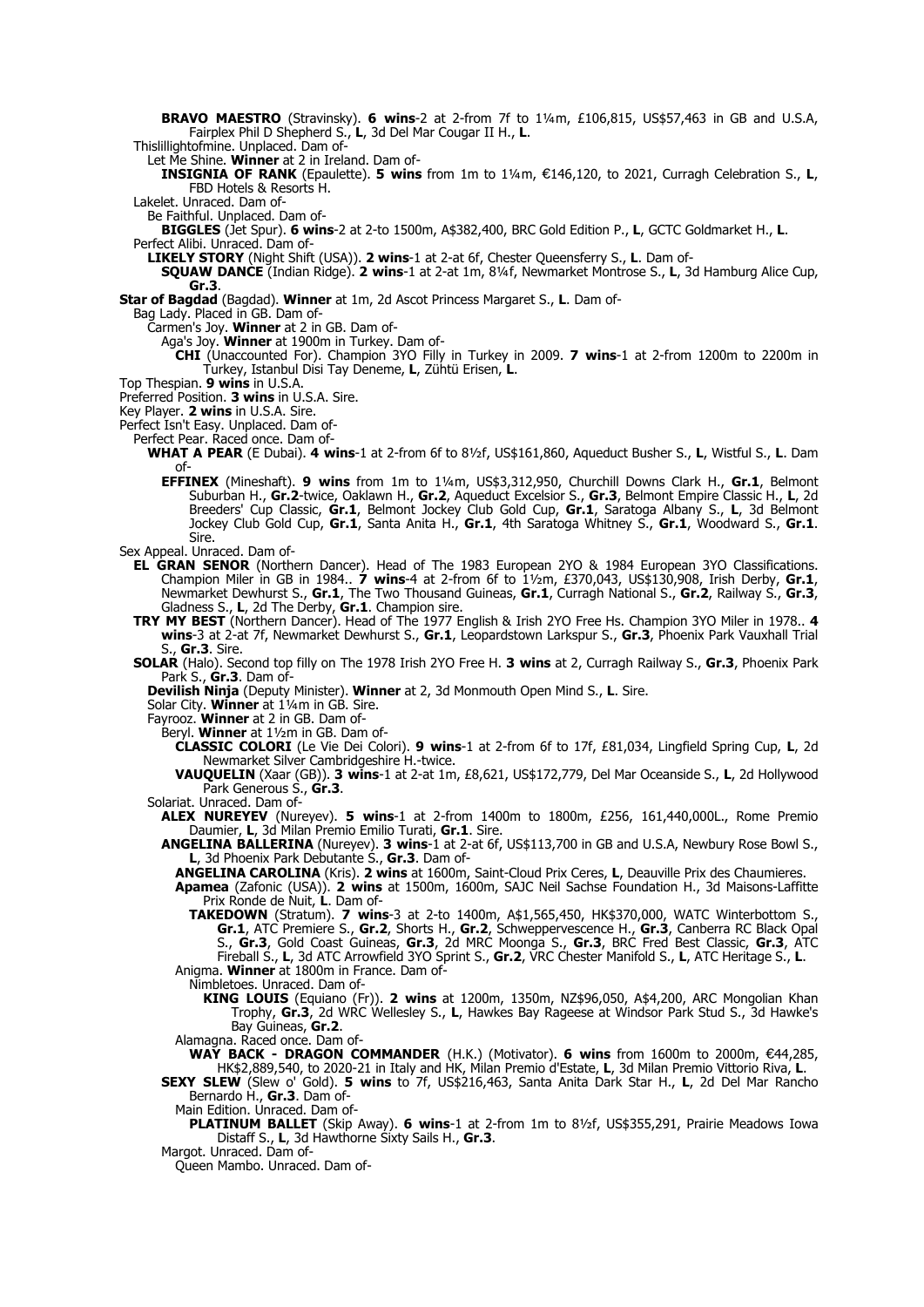**QUEEN OF TIME** (Orpen (USA)). **5 wins** from 1100m to 1600m in Argentina, San Isidro Clasico Orbit, **L**, 2d Palermo G.P. Polla de Potrancas, **Gr.1**.

**QUICK MAMBO** (Giant's Causeway (USA)). **5 wins** from 1300m to 1600m in Brazil, Gavea Classico Itajara, **L**, 3d Gavea Classico Eurico Solanes, **L**.

Queen Tango. Unraced. Dam of-

**QUE VIDA BUENA** (Bernstein (USA)). **9 wins**-2 at 2-to 1400m in Argentina, Palermo G.P. Estrellas Sprint, **Gr.1**, G.P. Ciudad de Buenos Aires, **Gr.1**, San Isidro Clasico Gay Hermit, **Gr.3**, Palermo Clasico Old Man, **Gr.3**, Clasico Irlanda, **Gr.3**, Clasico Estados Unidos de America, **Gr.3**, Clasico Coronel Pringles, **Gr.3**, 2d San Isidro G.P. Estrellas Sprint, **Gr.1**, G.P. Suipacha, **Gr.1**, Palermo G.P. Polla de Potrillos, **Gr.1**, La Plata Clasico Ciudad de La Plata, **Gr.2**, 3d San Isidro G.P. Felix de Alzaga Unzue, **Gr.1**. Sire.

**QUE FELICIDAD** (Bernstein (USA)). **17 wins**-3 at 2-at 1000m in Argentina, San Isidro Clasico Tomas Lyon, **Gr.2**-twice, Palermo Clasico Venezuela, **Gr.2**, San Isidro Clasico Santiago Lawrie, **Gr.3**, Clasico Ocurrencia, **Gr.3**-twice, Clasico General Viamonte, **Gr.3**-twice, 2d San Isidro G.P. Estrellas Junior Sprint, **Gr.1**, Clasico Tomas Lyon, **Gr.2**, Palermo Clasico Venezuela, **Gr.2**. Dam of-

**QUIET BRAZILIAN** (Catcher in the Rye (Ire)). **2 wins** at 2 in Argentina, Palermo Clasico Santiago Luro, **Gr.2**, 2d Palermo G.P. Montevideo, **Gr.1**, San Isidro Clasico Raul y Raul E Chevalier, **Gr.2**.

**QUEEN PLUM** (Orpen (USA)). **5 wins** at 1200m, 1400m in Argentina, San Isidro Clasico General Las Heras, **Gr.3**, Clasico Snow Figure, 2d San Isidro Clasico Vale Dori, 3d San Isidro Clasico Omnium, **L**.

**QUE CLASE** (Bernstein (USA)). **5 wins** at 1000m in Brazil, Gavea G.P. Costa Ferraz, **Gr.3**, Prova Especial Moacyr de Carvalho, Prova Especial Hyperio, 3d Gavea Prova Especial Bucarest.

Miss Caswell. Unraced. Dam of-

Woman in Red. Unraced. Dam of-

**LION BOSS** (Battle Plan). **6 wins** at 1000m, 162,087,000¥, Niigata Ibis Summer Dash, **Gr.3**, Idaten S.-twice, 2d Niigata Ibis Summer Dash, **Gr.3**-twice, Lumiere Autumn Dash, **L**.

Energie Solaire. Unraced. Dam of-Sea Exhibition. Placed at 2 in GB. Dam of-

**MAR HONDO** (Hussonet (USA)). **5 wins**-2 at 2- in Chile, Club Hipico Cotejo de Potrillos, **Gr.3**, 2d Club Hipico Clasico Luis Subercaseaux E, L.

Love From the Air. Unraced. Dam of-

**TAKEAWAKATLOVE** (Miswaki). **9 wins** at 7f, 8¼f, US\$246,002, Ellis Park Don Bernhardt H., **L**, 4th Gulfstream Park Broward H., **Gr.3**.

Westwood. Unraced. Dam of-

**CLAPTON** (Fly So Free). **6 wins**-1 at 2-at 8½f, US\$152,118 in U.S.A. and Peru, Monterrico Clasico Presidente de la Republica, **Gr.2**, Clasico Comercio, **Gr.3**, 2d Monterrico Gran Premio Jockey Club del Peru, **Gr.1**, Gran Premio Nacional Augusto B Leguia, **Gr.1**, Clasico Independencia, **Gr.1**, Clasico Derby Nacional, **Gr.1**, Clasico Empery, **L**, 3d Clasico Polla de Potrillos, **Gr.1**.

Storm of Angels. Unraced Sire.

Shining Through. Unraced. Dam of-

**BAHAMIAN PIRATE** (Housebuster). 12 wins to 6f, £440,014, €30,220, 30,490fr., York Nunthorpe S., Gr.1, Leopardstown Phoenix Sprint S., **Gr.3**, Newmarket Bentinck S., **L**, 2d Newmarket July Cup, **Gr.1**, Prix de l'Abbaye de Longchamp, **Gr.1**, Curragh Phoenix Sprint S., **Gr.3**, Newmarket Palace House S., **Gr.3**, Newcastle Chipchase S., **Gr.3**, 3d Ascot Diadem S., **Gr.2**, Newmarket Palace House S., **Gr.3**, Curragh Belgrave S., **L**, Newmarket Bentinck S., **L**.

**STRONG HOPE** (Grand Slam). **6 wins** from 6f to 9f, US\$767,460, Saratoga Jim Dandy S., **Gr.2**, Belmont Dwyer S., **Gr.2**, Allowance-twice, 2d Aqueduct Carter H., **Gr.1**, 3d Saratoga Travers S., **Gr.1**, Belmont Metropolitan H., **Gr.1**, 4th Saratoga Forego H., **Gr.1**. Sire.

Fondness. Unraced. Dam of-

**DISCREETNESS** (Discreet Cat). **5 wins**-3 at 2-from 5½f to 1m, US\$326,380, Remington Springboard Mile S., **L**, Oaklawn Park Smarty Jones S., **L**.

Apex Princess. Unraced. Dam of-

Oklawaha. Unraced. Dam of-

**STEEL CUT** (Cactus Ridge). **13 wins** from 5½f to 8½f, US\$479,528, Remington Park Oklahoma Classics Distaff S., **L**, Evangeline Downs Spotted Horse S., **L**.

**WAHA WILD** (Offlee Wild). **2 wins**-1 at 2-at 6f, 6½f, Evangeline Downs Star S., **L**.

Partial Eclipse. Unraced. Dam of-

Penumbra. Placed at 3. Dam of-

**TARQUINN SHADOW** (Trade Fair (GB)). **6 wins** from 1400m to 2200m, A\$219,650, WATC Starstruck Classic, **L**, 3d WATC La Trice Classic, **Gr.3**.

**Compliance** (Northern Dancer). Placed, 3d Leopardstown Ballycorus S., **L**. Sire.

Golden Oriole. **Winner** at 6f, Curragh Stewards H. Dam of-

**CASTLE GANDOLFO** (Gone West). 3 wins-2 at 2-from 6f to 1m, £117,143, €6,301, 160,000fr., US\$18,950, Curragh Beresford S., **Gr.3**, 2d Doncaster Racing Post Trophy, **Gr.1**, Criterium de Saint-Cloud, **Gr.1**, 3d Curragh Solonaway S., **L**. Sire.

**Devonwood** (Woodman). **4 wins** from 9f to 1½m, US\$248,345, Keeneland Allowance, 2d Belmont Manhattan H., **Gr.1**. Sire.

Ailesbury Hill. Placed in GB. Dam of-Sultry Girl. **Winner** at 2 in Japan. Dam of-

**RHEIN RUF** (French Deputy (USA)). **7 wins**-1 at 2-at 1800m, 2100m, 128,598,000¥, Chukyo Meitetsu Hai, **L**, Tokyo Brazil Cup, **L**.

Sunny Morning. Raced twice. Dam of-

**SHIROKITA CROSS** (Tamamo Cross). **3 wins**-1 at 2-at 2000m, Hanshin Kobe Shimbun Hai, **L**, 3d Kyoto Sports Nippon Sho Kyoto Kimpai, **L**.

Sabuno Aphrodia. **Winner** at 1600m in Japan. Dam of-

Sabuno Inazuma. **2 wins**-1 at 2-at 1400m in Japan. Dam of-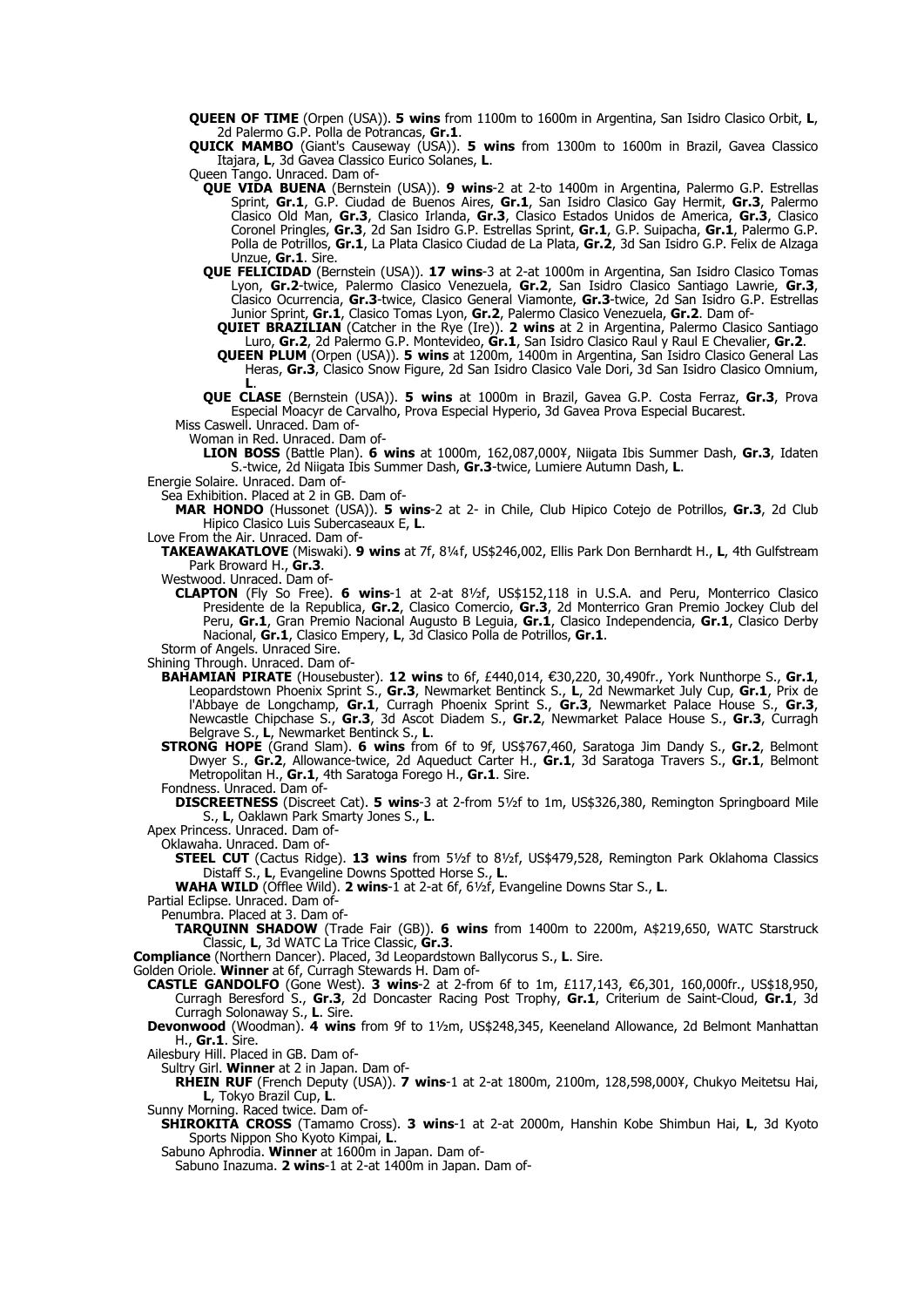**SABUNO JUNIOR** (South Vigorous). **12 wins**-1 at 2-at 1200m, 1600m, 175,620,000¥, Ohi JBC Sprint, **L**, 2d Ohi Tokyo Sprint, **L**-twice. Sense of Class. Unplaced. Dam of-

**PEACE ACHIEVED** (Declaration of War). **3 wins** at 2, US\$554,759, Keeneland Bourbon S., **Gr.3**, Kentucky Downs Juvenile S., **L**, 3d Fair Grounds S., **Gr.3**, 4th Kentucky Downs Dueling Grounds Derby, **L**.

The Sense Angel. **7 wins** from 7f to 8½f in U.S.A. Dam of-

**ANALYZE THE ODDS** (Overanalyze). **6 wins**-2 at 2-from 4½f to 1m, US\$452,910, Belmont Mike Lee S., **L**, Finger Lakes New York Breeders' Futurity, **L**.

Dance Fever. Unraced. Dam of-

**ESTRELA MONARCHOS** (Monarchos). Champion Older Female in Brazil in 2013-14. **7 wins** from 1300m to 2400m in Brazil, Gavea G.P. Roberto e Nelson Grimaldi Seabra, **Gr.1**, G.P. Oswaldo Aranha, **Gr.2**, G.P. Adayr Eiras de Araujo, **Gr.2**, Classico Escorial, **L**, Prova Especial Courageuse, 2d Gavea G.P. Duque de Caxias, **Gr.2**, Cidade Jardim G.P. 25 de Janeiro, **Gr.2**, Gavea Prova Especial Virginie A, 3d Gavea G.P. Adayr Eiras de Araujo, **Gr.2**.

Bella Senora. Placed at 2 in GB. Dam of-

**D'ARROS** (Baillamont). **3 wins** at 2000m, 2150m, La Coupe de Longchamp, **Gr.3**, Grand Prix de Marseille-Vivaux, **L**, 2d Santa Anita Henry P Russell H., **L**, 3d Saint-Cloud Prix de la Ville de Garches, **L**.

**NAPOLI** (Baillamont). **4 wins** at 1600m, 1800m, Chantilly Prix de la Pepiniere, **L**, 3d Evry Prix Minerve, **Gr.3**. Dam of-

- **DOMEDRIVER** (Indian Ridge). Champion Older Male Miler in France in 2003. **6 wins**-2 at 2-at 1450m, 1600m, £10,000, €297,520, 515,196fr., US\$556,400, Breeders' Cup Mile, Gr.1, Longchamp Prix Daniel Wildenstein, **Gr.2**, Chantilly Prix du Chemin de Fer du Nord, **Gr.3**, Deauville Prix de Tourgeville, **L**, Maisons-Laffitte Prix Isonomy, **L**, Chantilly Prix de la Maniguette, 2d Deauville Prix Jacques Le Marois, **Gr.1**-twice, Saint-Cloud Prix du Muguet, **Gr.2**, Chantilly Prix de la Jonchere, **Gr.3**, Deauville Prix Messidor, **Gr.3**, 3d Deauville Prix Quincey, **Gr.3**, Longchamp Prix Djebel, **L**. Sire.
- **TAU CETI** (Hernando). **5 wins**-2 at 2-from 1400m to 2000m, £19,732, €99,065, 201,000fr., Longchamp Prix du Prince d'Orange, **Gr.3**, Newmarket James Seymour S., **L**, Saint-Cloud Prix Mousko, 3d Longchamp Prix de Conde, **Gr.3**. Sire.

Forest Rain. **2 wins** at 1850m, 2000m in France. Dam of-

**FREEDONIA** (Selkirk). **3 wins** at 2400m, 2500m, €116,230, US\$120,000, Deauville Prix de Pomone, Gr.2, Chantilly Prix des Bourgognes, 2d Belmont Joe Hirsch Turf Classic S., **Gr.1**, Chantilly Prix du Clos de la Barre, 3d Longchamp Prix de la Celle Saint-Cloud, 4th Longchamp Prix Vermeille, **Gr.1**. Dam of-

**ALBIGNA** (Zoffany). **3 wins** at 2, €344,080, US\$50,000, ParisLongchamp Prix Marcel Boussac, Gr.1, Curragh Airlie Stud S., **Gr.2**, Irish Stallion Farms 2YO Fillies S., 2d Curragh Snow Fairy S., **Gr.3**, 4th Breeders' Cup Juvenile Fillies Turf, **Gr.1**.

**POLYBIUS** (Oasis Dream). **7 wins** at 6f, £117,573, 121,110Dhs, Newmarket Hopeful S., **L**, 3d Ascot Bengough S., **Gr.3**.

Niamey. **Winner** at 2 in France. Dam of-

**SAVOIR AIMER** (Daiwa Major). **5 wins**-1 at 2-from 1200m to 2000m, 79,990,000¥, to 2021, Hanshin Yukan Fuji Hai Opal S., **L**, Kokura Teleq Hai.

Metaphysique. **2 wins** in France. Dam of-

**SERGEANT YORK** (Be My Chief). **3 wins**-1 at 2-from 5f to 1¼m, Lingfield Winter Derby, **L**, 3d Haydock Leahurst Conditions S.

Winning Appeal. Placed in GB. Dam of-

Captivating. Placed in GB. Dam of-

**IM SPĀRTACUS** (Namaqualand (USA)). **9 wins**-4 at 2-from 5¼f to 201⁄2f, £79,980, €52,084, US\$3,291, 3,000Dhs, Curragh Gallinule S., **Gr.3**, York Betfair.com H., Sandown Crown Personnel Nursery H., 2d Chester Dee S., **Gr.3**.

Russian Ballet. Placed at 2, 3d Phoenix Park Blackhorse 2YO S. Dam of-

**DR JOHNSON** (Woodman). Champion 3YO Stayer in Ireland in 1997. **4 wins** from 1¼m to 1¾m, £171,337, Leopardstown Ballycullen S., **L**, 2d Irish Derby, **Gr.1**. Sire.

Ballette. **2 wins** at 1¼m, 1½m, Curragh Newmarket Home of British Racing H. Dam of-

**CERRO** (Mr. Greeley (USA)). **13 wins**-1 at 2-from 1100m to 1800m, €8,500, US\$492,350 in U.S.A. and Italy, Pimlico Canonero II S., **L**, 3d Delaware Park Barbaro S., **L**.

Matikanesasameyuki. **2 wins** at 2000m in Japan. Dam of-

Fargo. **3 wins** at 1600m, 3d Niigata Teradomari Tokubetsu. Dam of-

**VAL D'ISERE** (Lord Kanaloa). **3 wins**-1 at 2-at 1600m, 76,621,000¥, Kyoto Nikkan Sports Sho Shinzan Kinen, **Gr.3**, Rakuyo S., **L**.

Northern Guest. Unraced Sire.

Carillon Miss. Unraced. Dam of-

- **BLU CARILLON** (Love the Groom). 17 wins-4 at 2-to 1200m, €33,702, 142,286,372L., Rome Premio Umbria, **Gr.3**, 2d Rome Premio Melton, **Gr.3**-twice, Naples Gran Premio Citta di Napoli, **Gr.3**, 3d Milan Premio Omenoni, **Gr.3**. Sire.
- **BLU AIR FORCE** (Sri Pekan (USA)). Champion 2YO Colt in Italy in 1999. **8 wins**-4 at 2-to 1500m, 33,539fr., US\$133,584, 29,749,991L. in France, U.S.A. and Italy, Longchamp Prix du Palais Royal, Gr.3, Hollywood Park Robert K Kerlan Memorial S., **L**, 2d Criterium de Maisons-Laffitte, **Gr.2**, 3d Hollywood Turf Express H., **Gr.3**. Champion sire.

**TRY MY SEGNOR** (Tirol (Ire)). **3 wins**-1 at 2-at 1000m, 1200m, Criterium di Roma, **L**, 3d Milan Premio Primi Passi, **Gr.3**.

**BLU AIR GUN** (Spectrum (Ire)). 2 wins at 2, €10,583, 135,825,789L., Rome Premio Alberto Giubilo, L, Premio Toulouse Lautrec. Sire.

Northern Prancer. Unraced. Dam of-

**Tandra Gee** (Commemorate). **3 wins**-1 at 2-to 6½f, US\$121,226, Aqueduct Allowance, 3d Woodbine Ontario Damsel S., **L**. Dam of-

Biru Lang. Unplaced. Dam of-

**JOKU** (Xaar (GB)). **12 wins** from 1200m to 1800m, NZ\$35,125, A\$491,950, BRC Bernborough H., **L**, 3d Manawatu Challenge S., **Gr.3**.